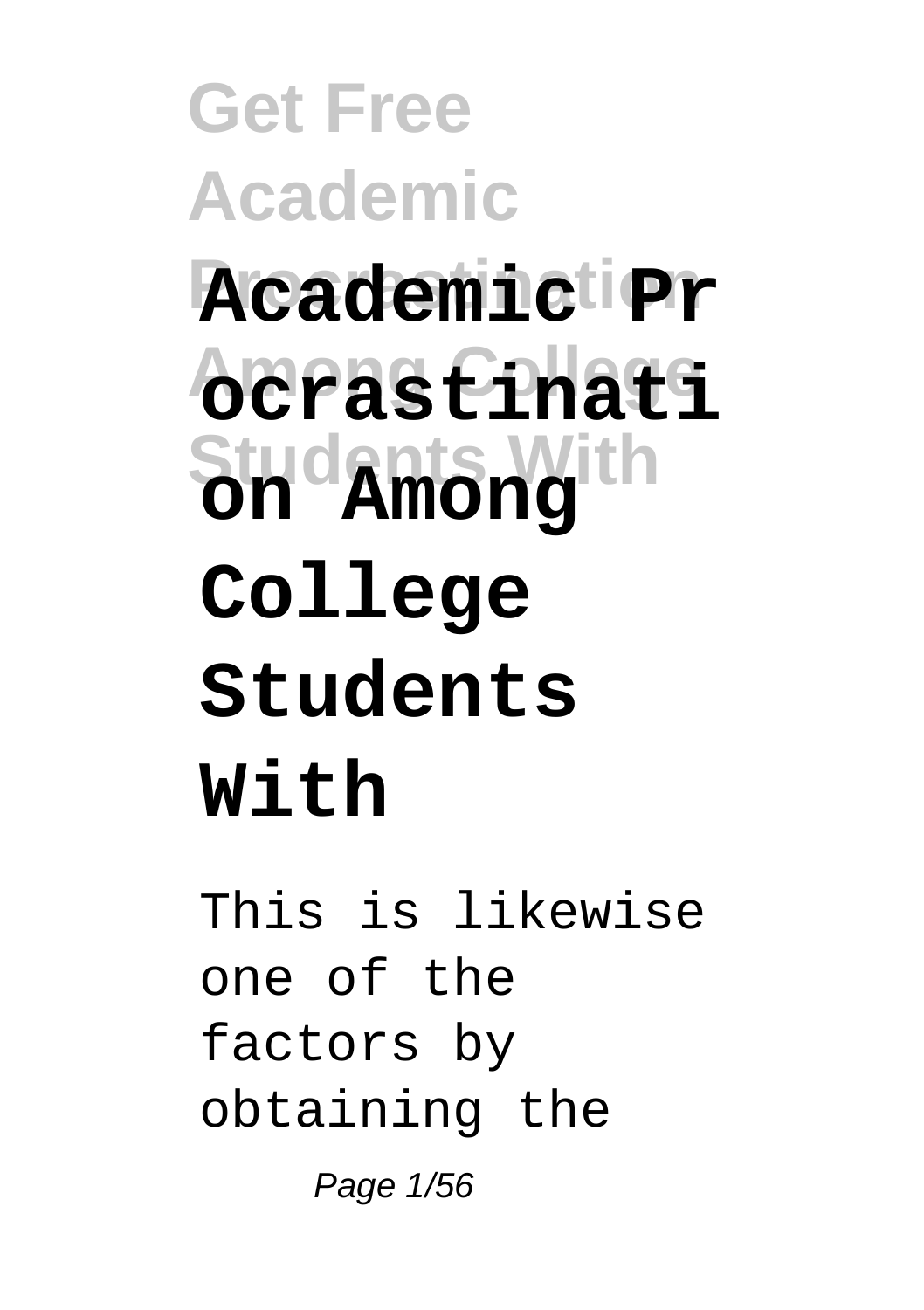**Get Free Academic** soft documents n **Among College** of this **academic Students With among college procrastination students with** by online. You might not require more times to spend to go to the book foundation as without difficulty as search for them. Page 2/56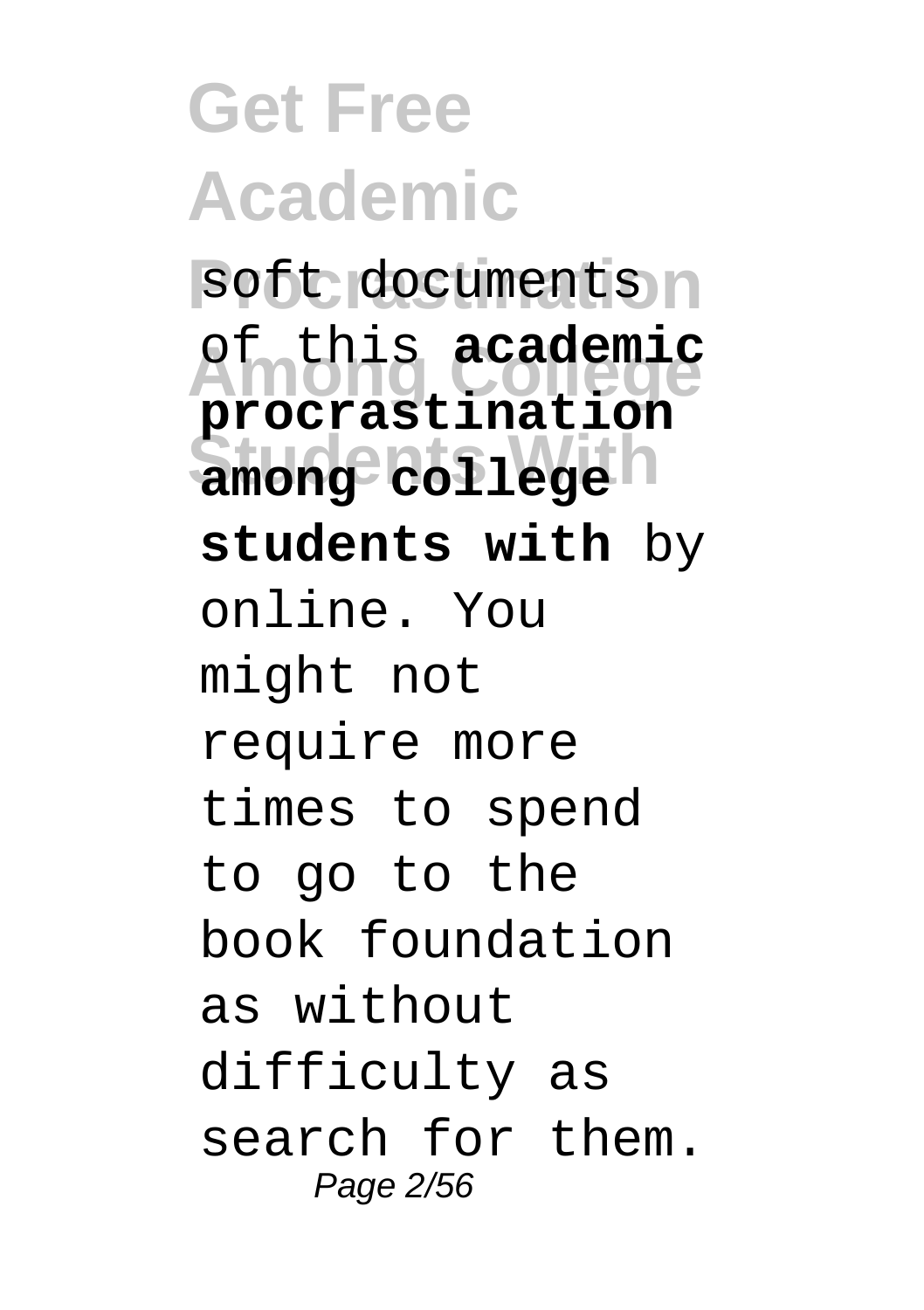**Get Free Academic** In some cases on you likewise<br>Attainance Olege **Students With** discover the attain not broadcast academic procrastination among college students with that you are looking for. It will categorically squander the Page 3/56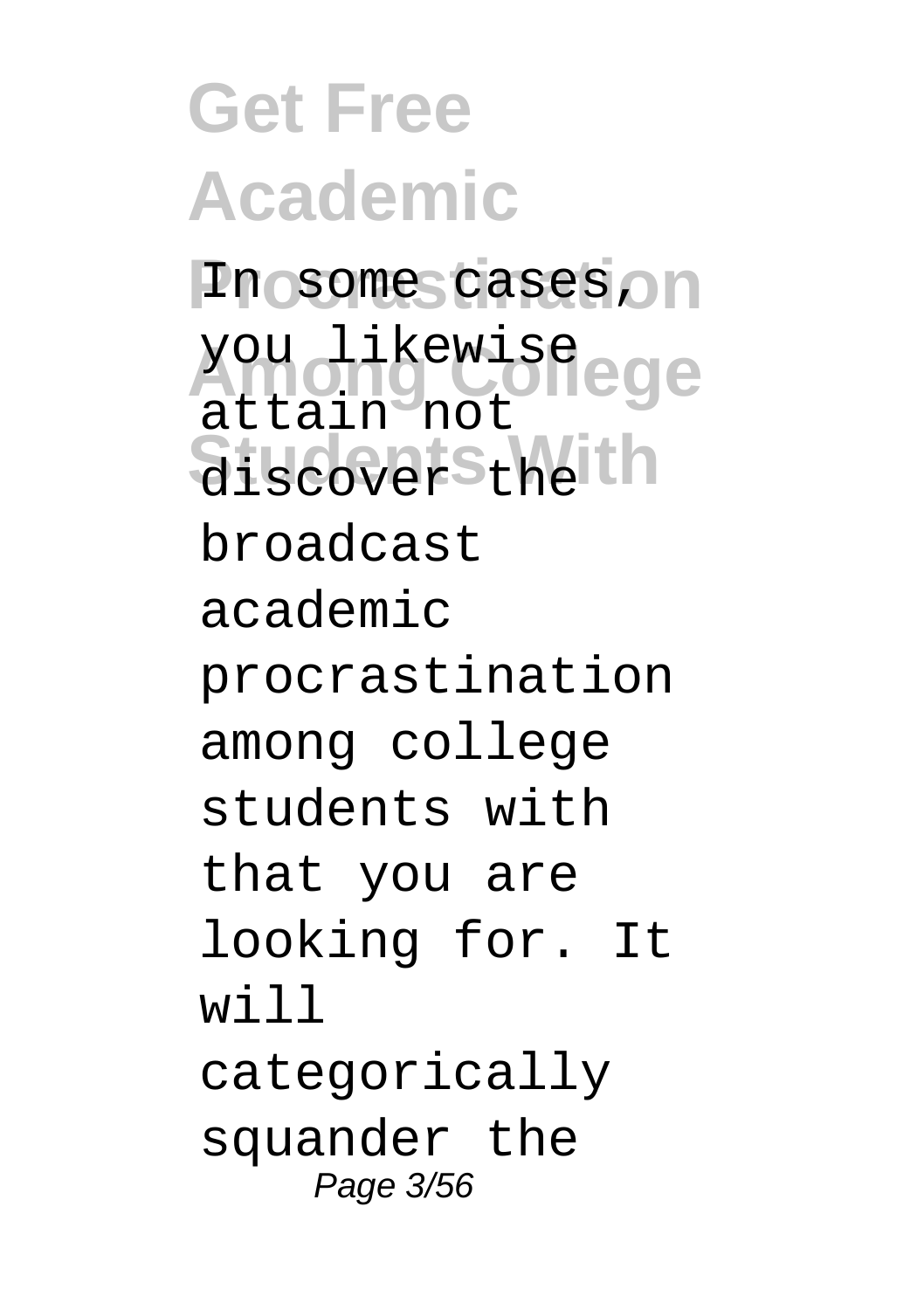**Get Free Academic** *<u>Pimerastination</u>* **Among College** However below, **Students With** in the manner of you visit this web page, it will be fittingly certainly simple to get as well as download lead academic procrastination among college Page 4/56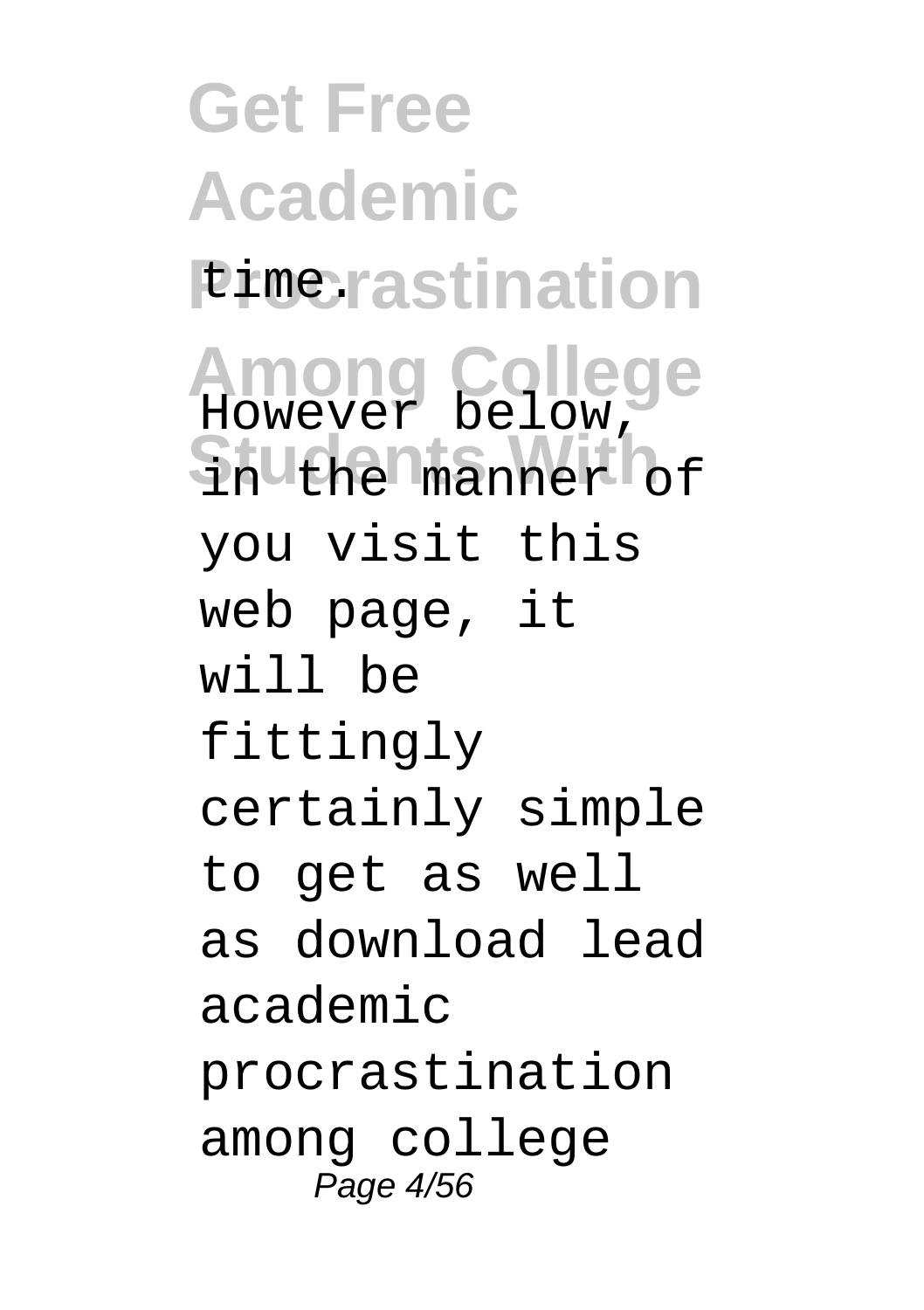**Get Free Academic** students with on **Among College** It will not **Students With With** become old as we tell before. You can get it even if appear in something else at home and even in your workplace. therefore easy! So, are you Page 5/56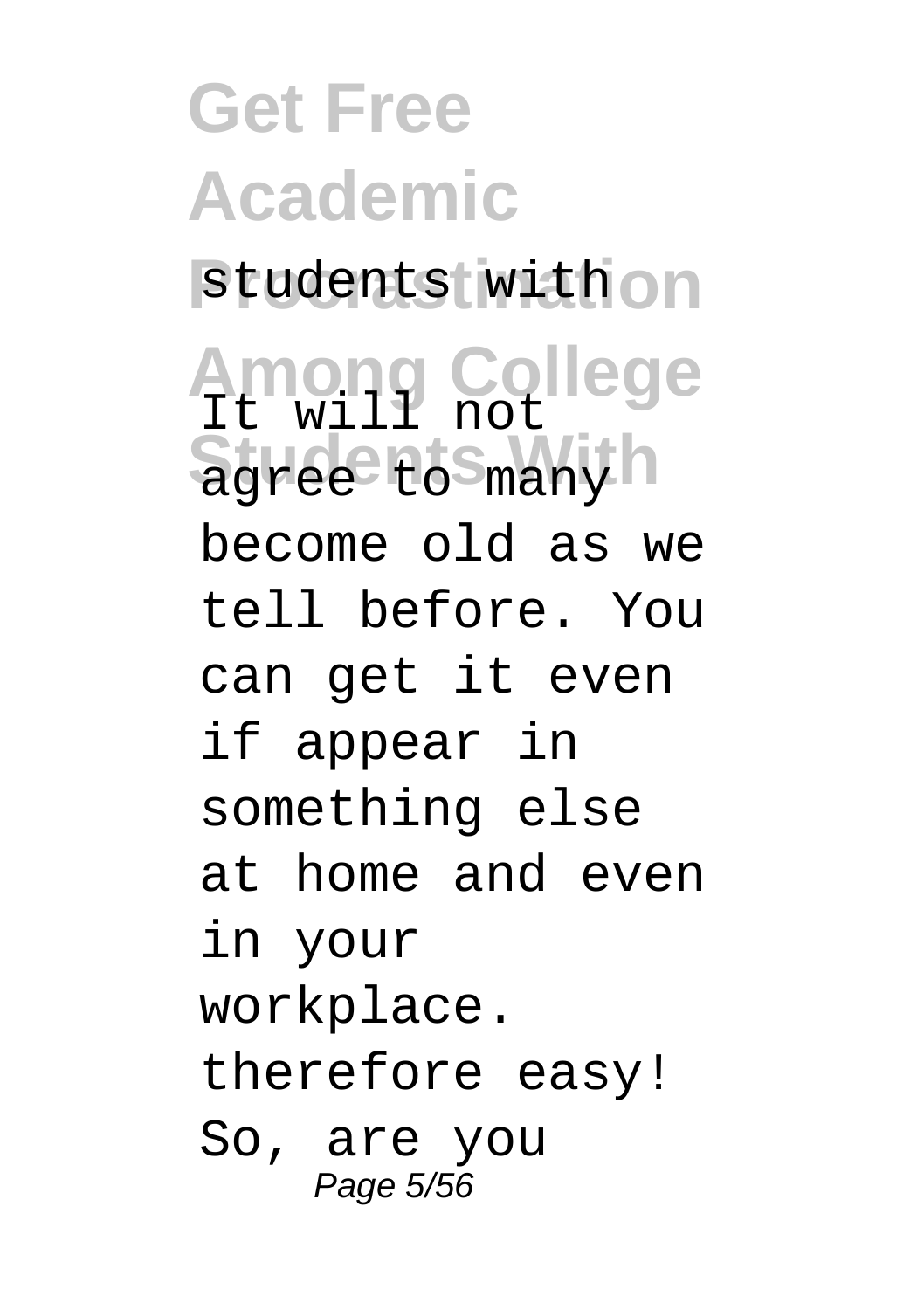**Get Free Academic** question? Just n exercise just<br>what we present **Students With** under as capably exercise just as review **academic procrastination among college students with** what you with to read!

Procrastination Among College Page 6/56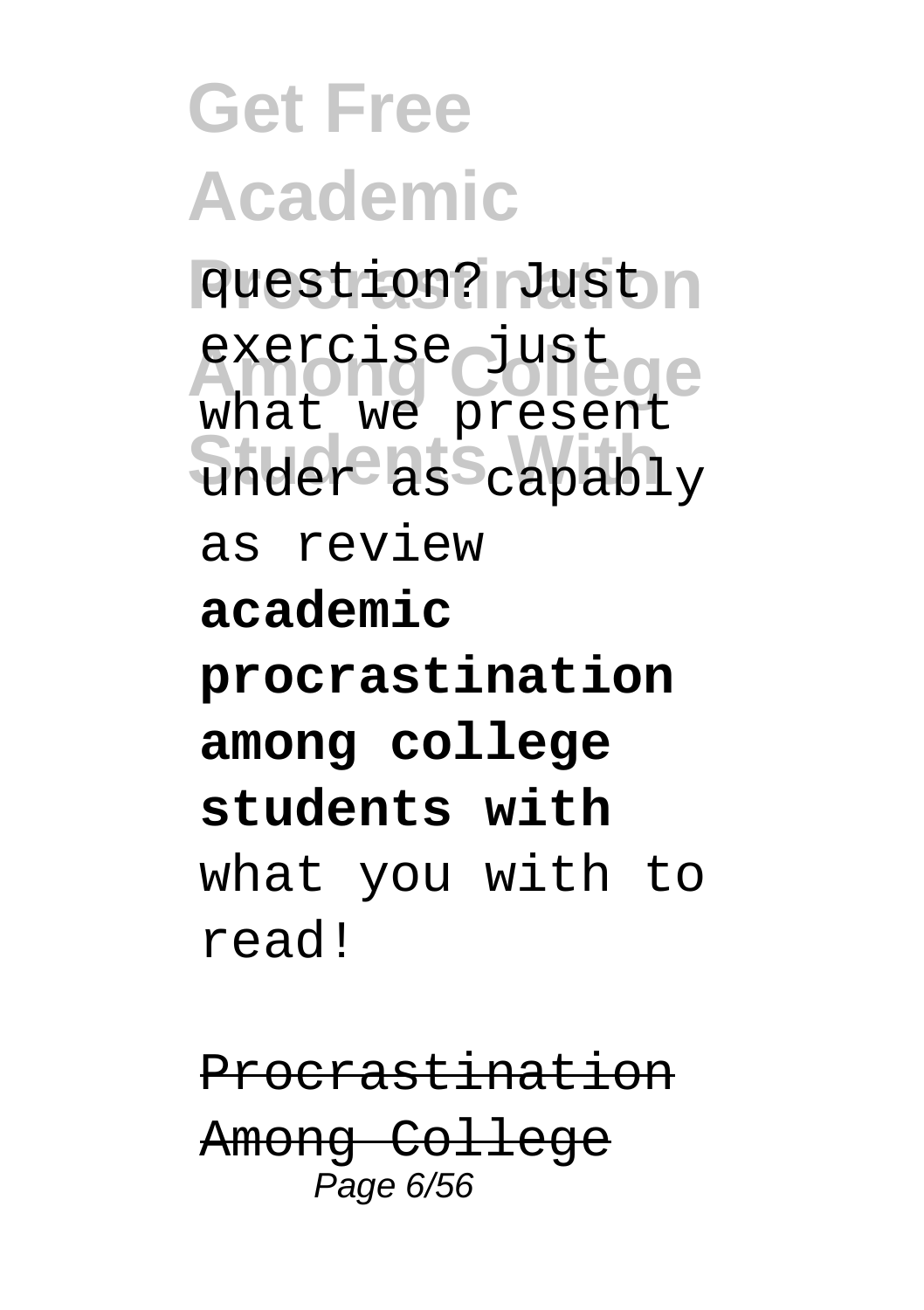**Get Free Academic Procrastination** Students **Inside Among College the mind of a Students With procrastinator | master Tim Urban** Marty Lobdell - Study Less Study Smart LEADERSHIP LAB: The Craft of Writing Effectively **Procrastination – 7 Steps to Cure** Jordan Page 7/56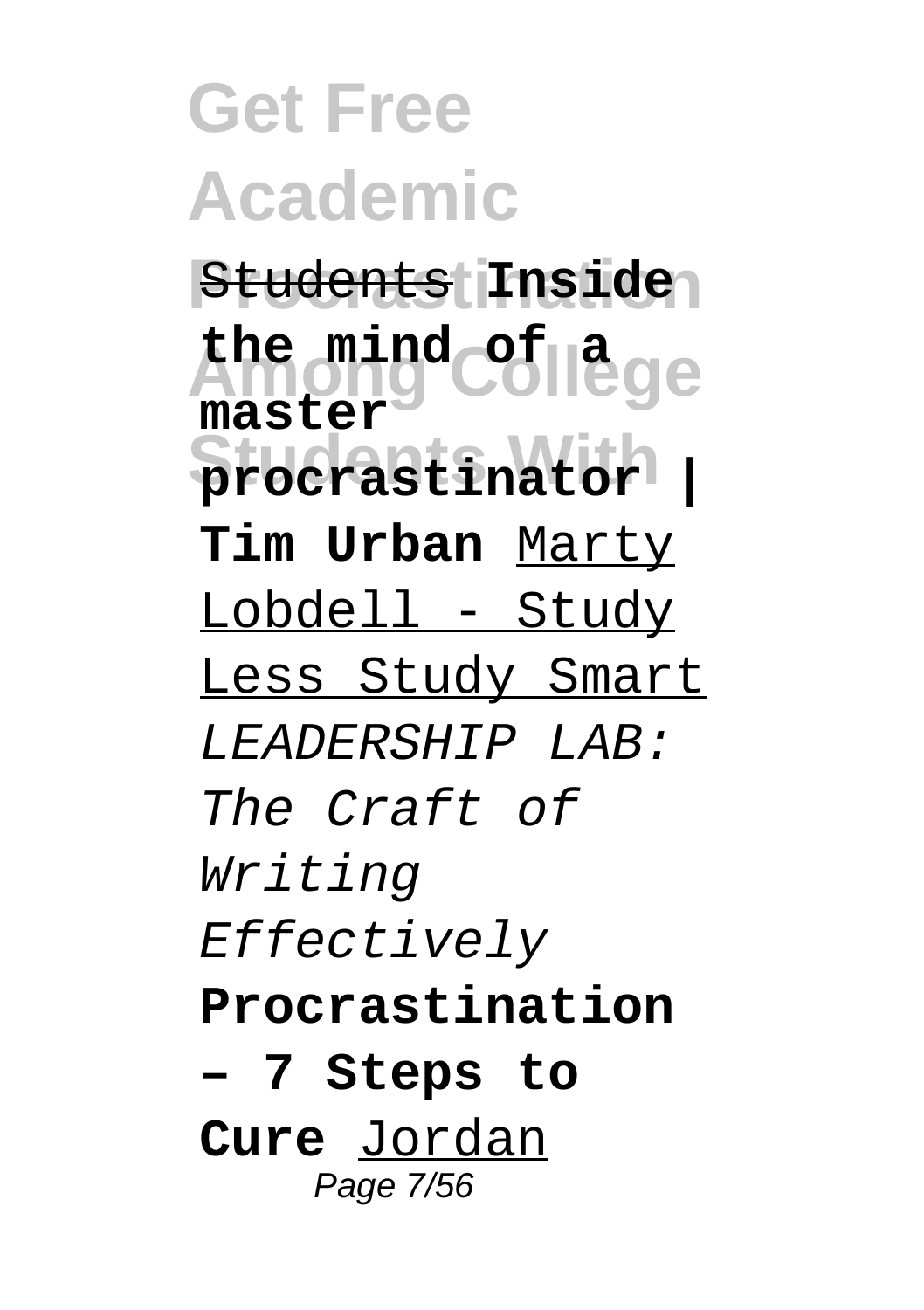**Get Free Academic** Peterson'is ation <u>Ultimate Advice</u> College Grads 1 for Students and STOP WASTING TIME writing 2,500 words in 4 HOURS! - Oxford Uni stress The ONLY way to stop procrastinating Mel Robbins Academic Procrastination Page 8/56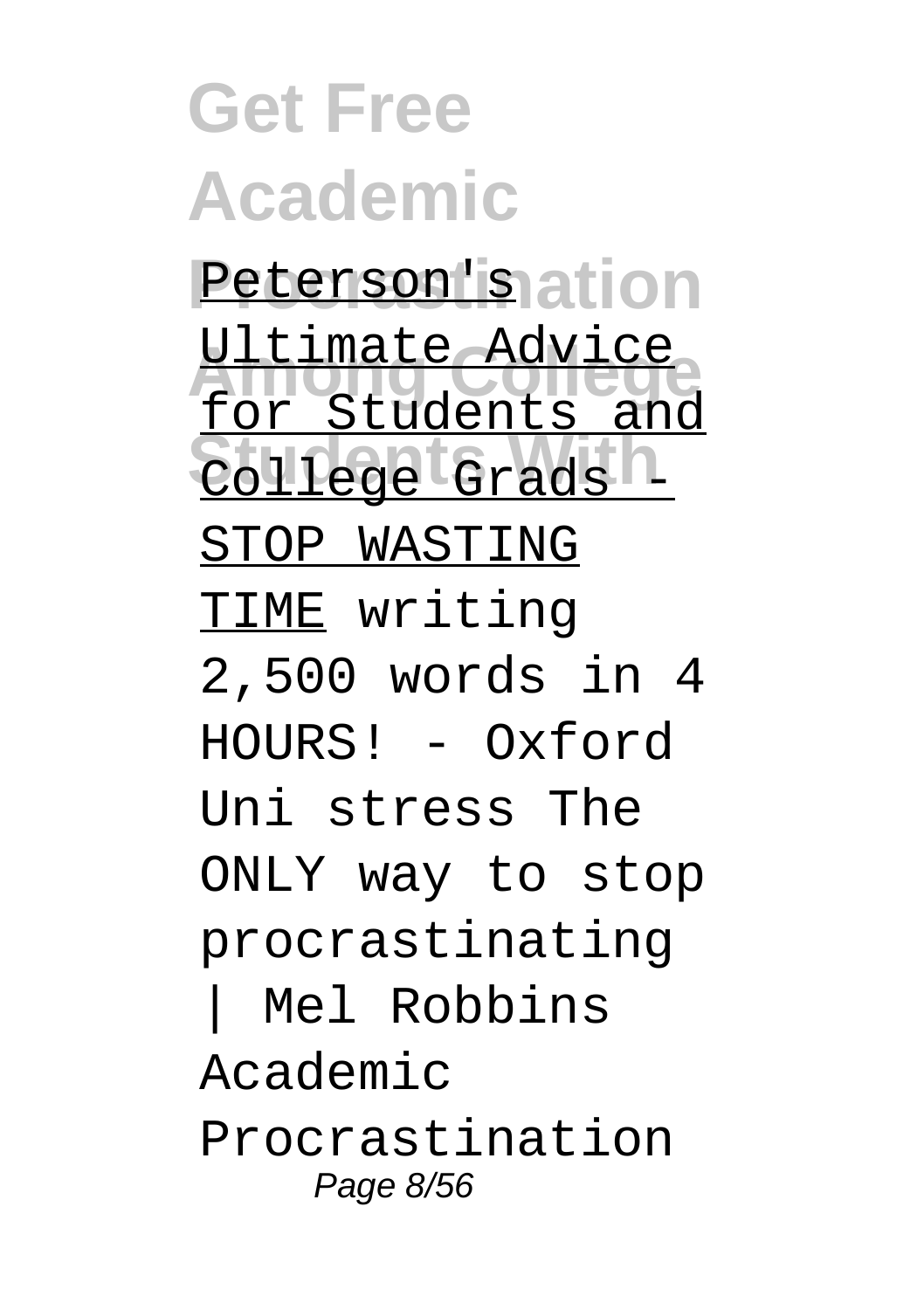**Get Free Academic** among astination Undergraduate<br>Pentistus Students With Dentistry The surprising habits of original thinkers | Adam Grant<del>Plagiarism</del>  $-$  SNL 8 Habits of Highly Successful Students Grit: the power of Page 9/56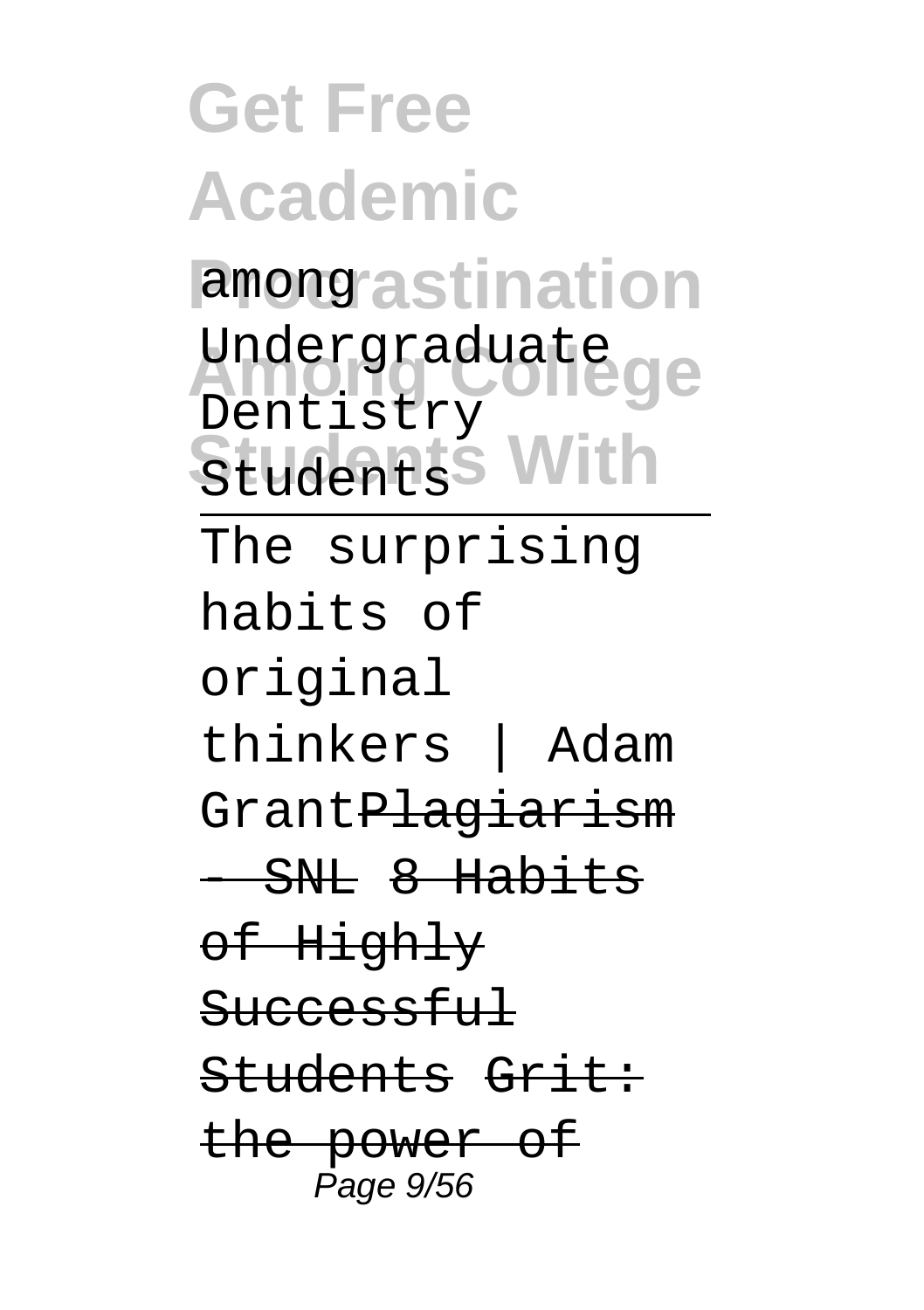**Get Free Academic Procrastination** passion and **Perseverance Students With** Duckworth Angela Lee **Academic Procrastination: How Are You Preparing for Finals?** Papers \u0026 Essays: Crash Course Study Skills #9How to manage your time Page 10/56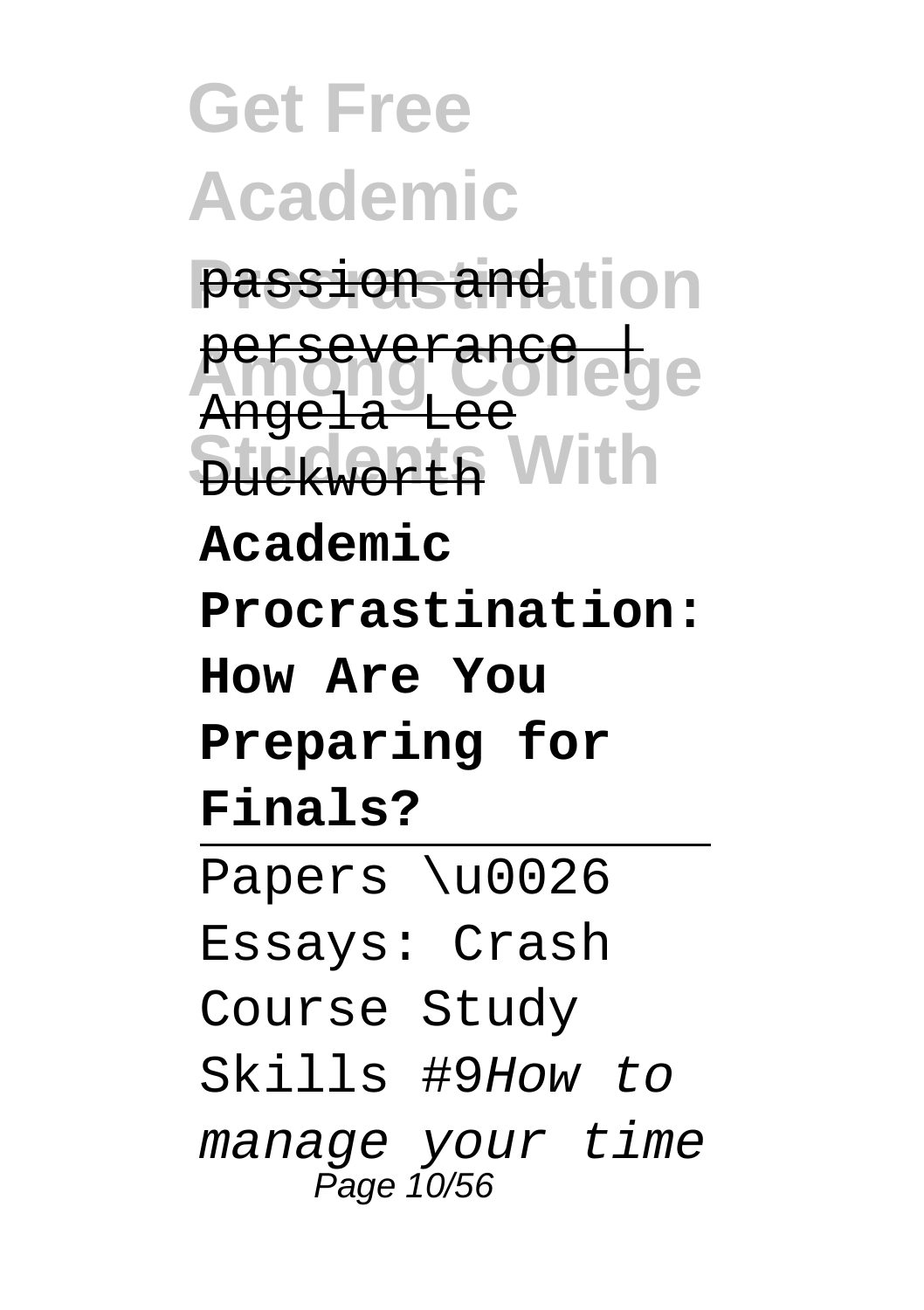**Get Free Academic** more effectively *(according to ge* **Students With** Brian Christian  $m$ achines) Learning how to learn | Barbara Oakley | TEDxOak landUniversity Taking Notes: Crash Course Study Skills #1 10 Books EVERY Student Should Read - Essential Page 11/56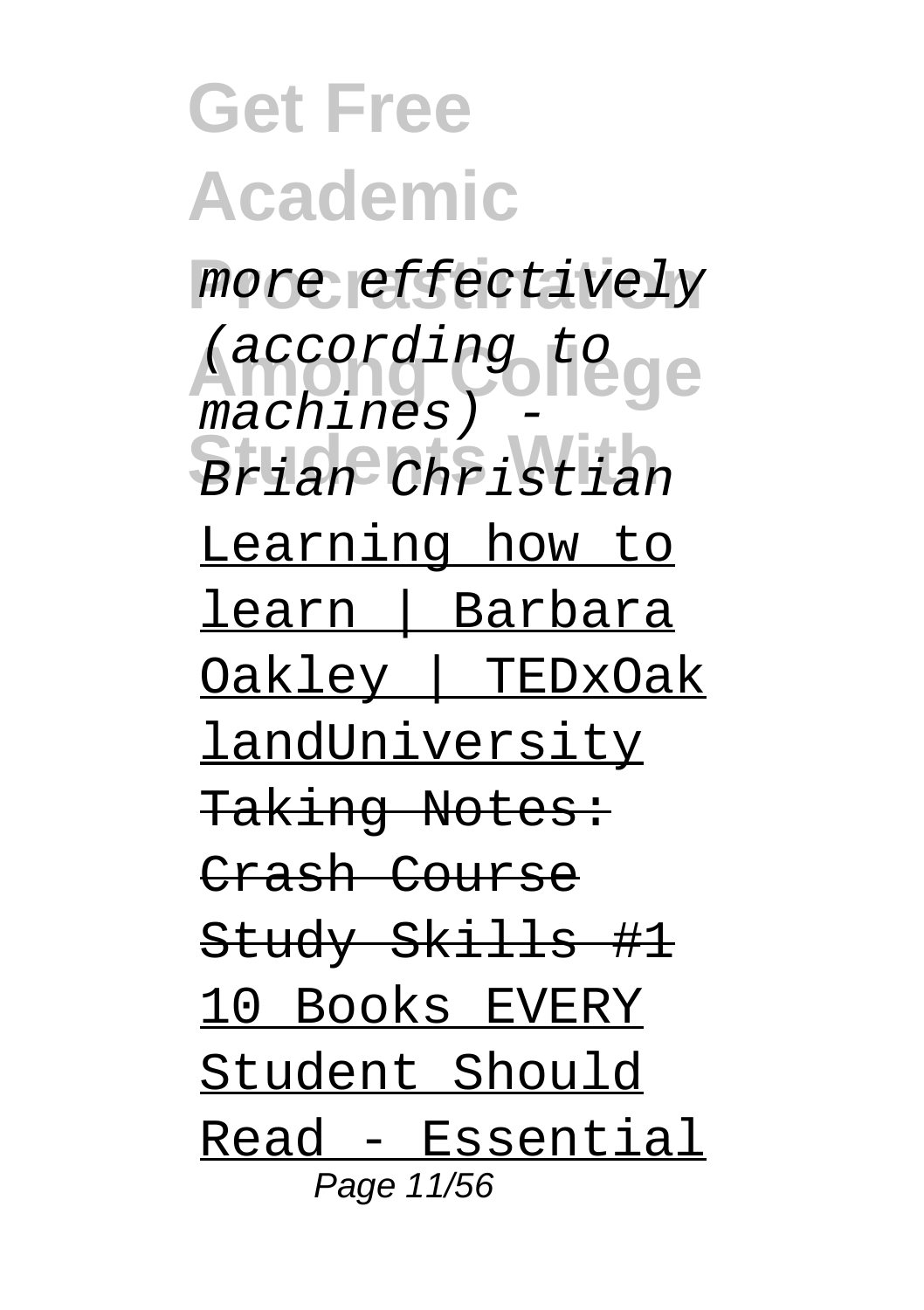**Get Free Academic Bookrastination** Recommendations **Students With** Any Topic | How to Research Essay \u0026 Writing Advice Academic Procrastination Among College Students Abstract. Procrastination, or the intentional Page 12/56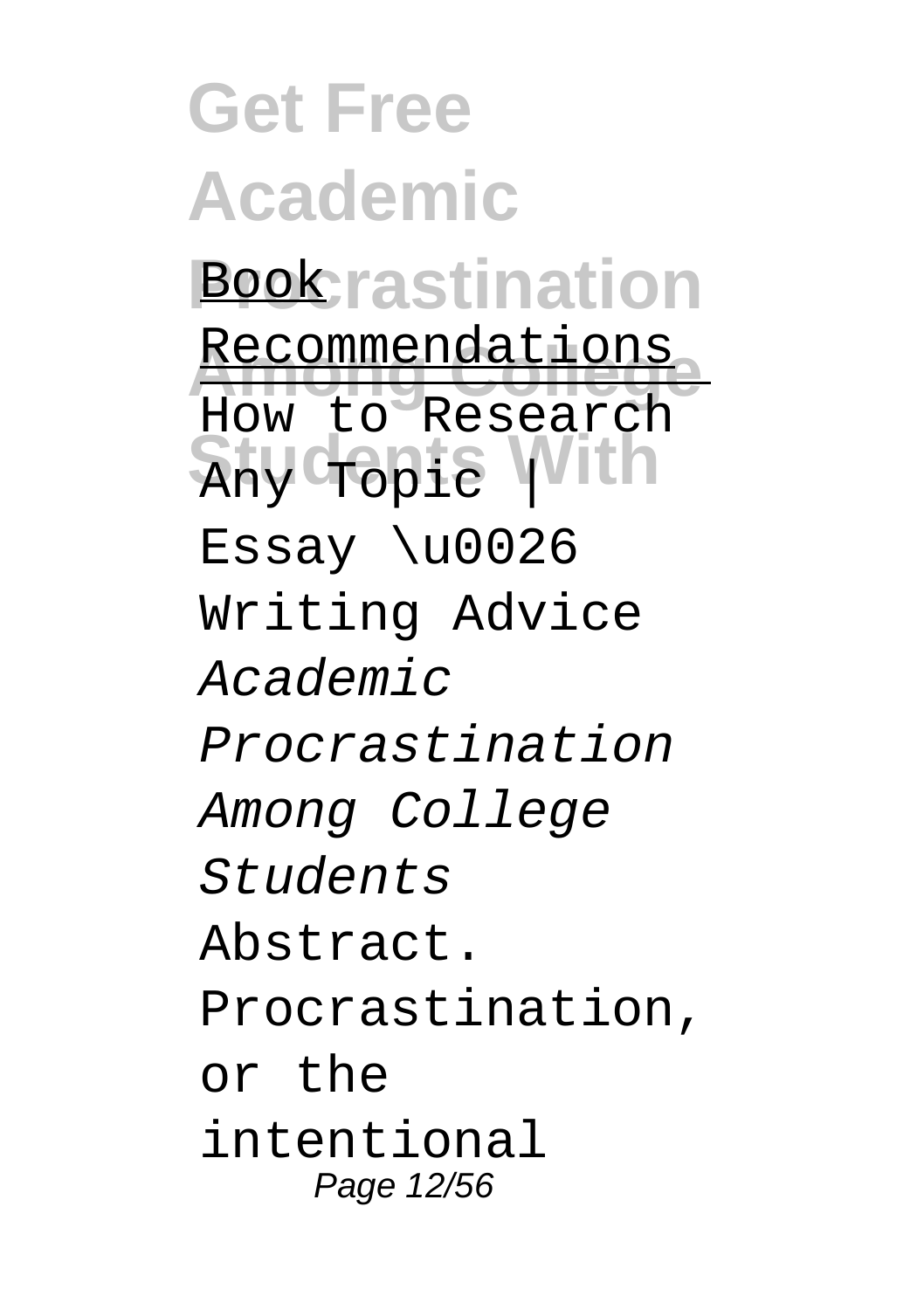**Get Free Academic** delay of duetion **Lasks, give allege Students With** phenomenon in widespread college settings. Because procrastination can negatively impact learning, achievement, academic selfefficacy, and quality of life, Page 13/56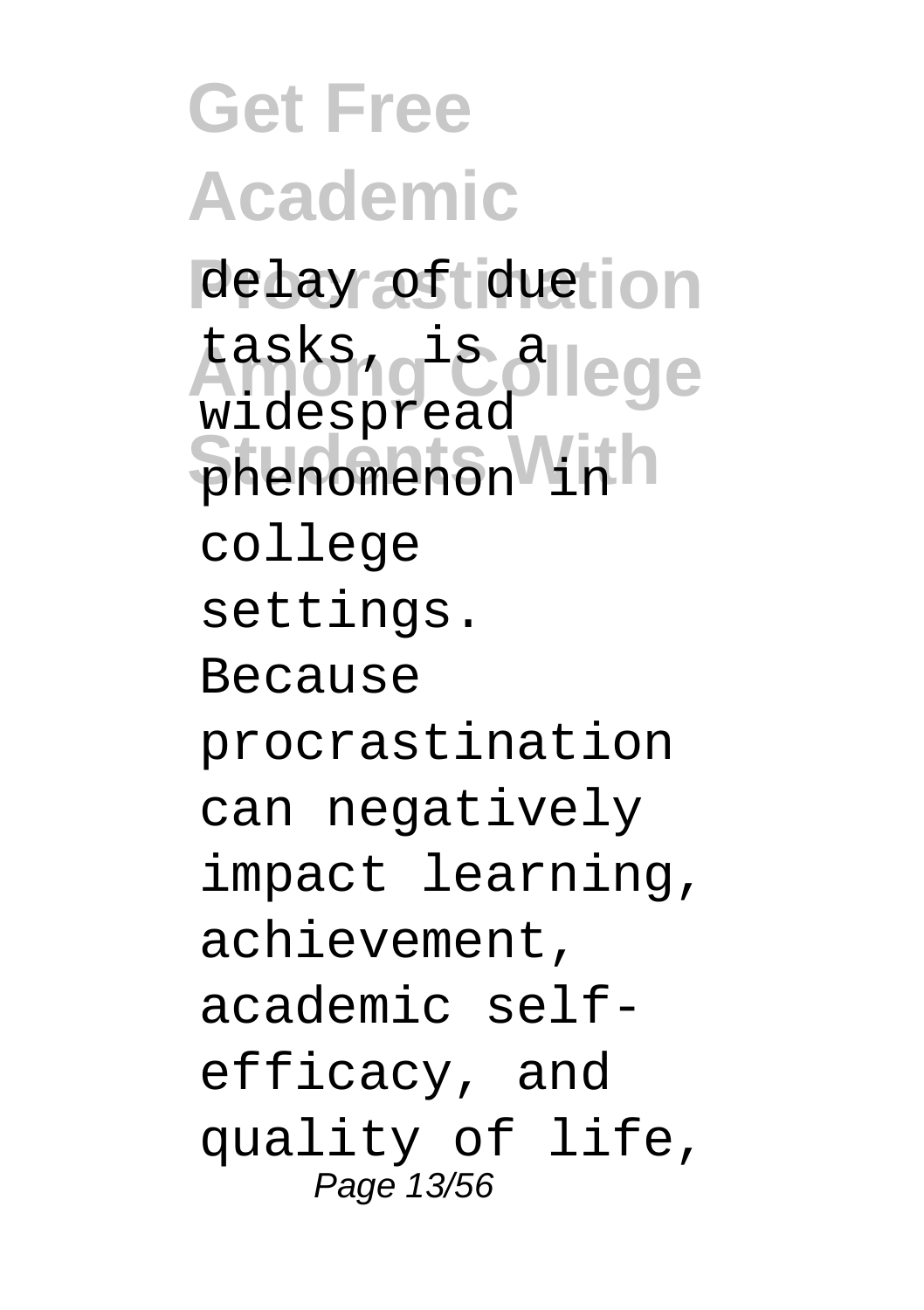**Get Free Academic** research has **jon** sought to ollege **Students With** factors that understand the produce and maintain this troublesome behavior.

Academic procrastination in college students: The role of ... Page 14/56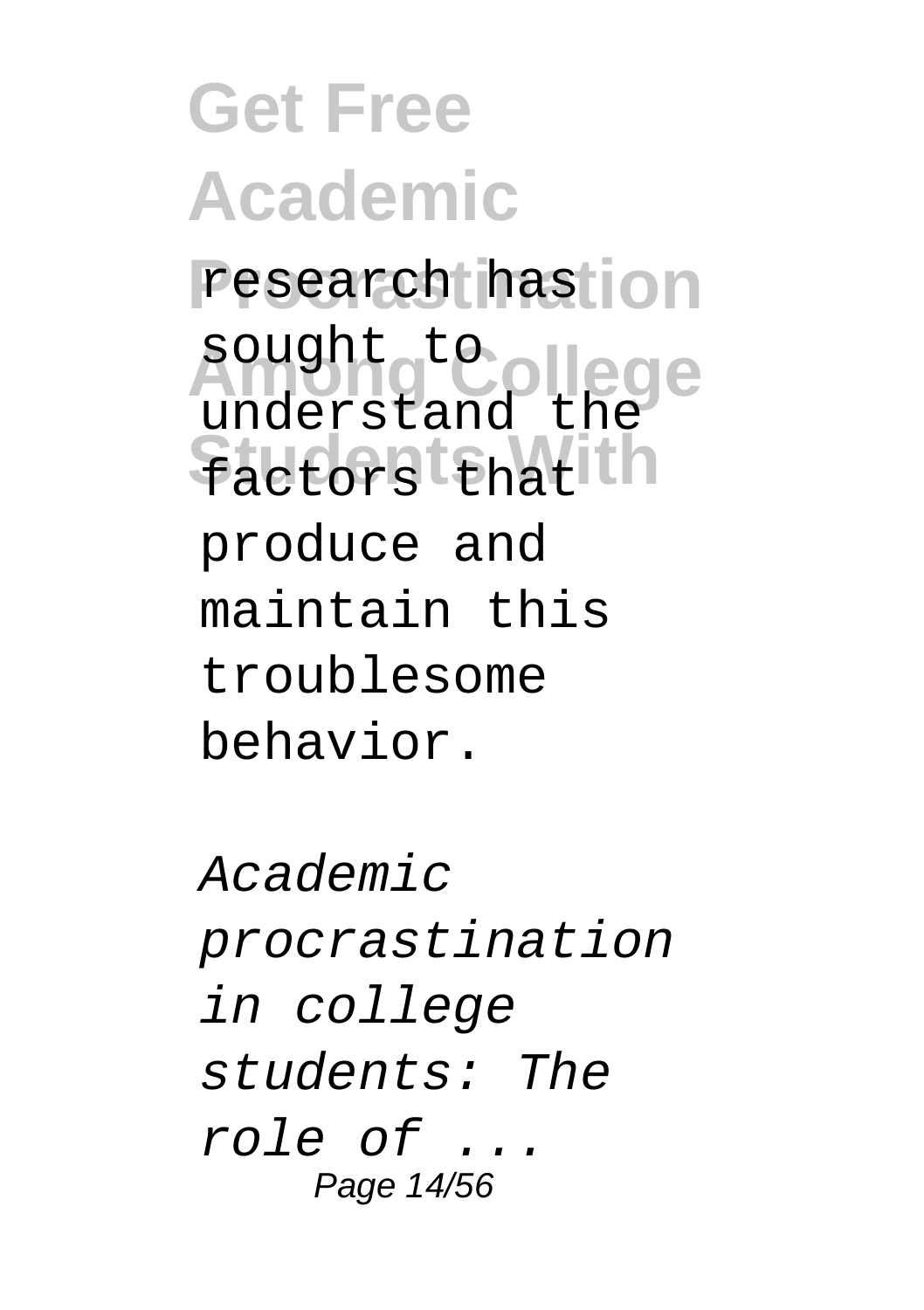**Get Free Academic** Academictination procrastination<br> *Among College* **Students With** students with among college learning disabilities: The role of positive and negative selforiented perfectionism in terms of gender, specialty and grade Page 15/56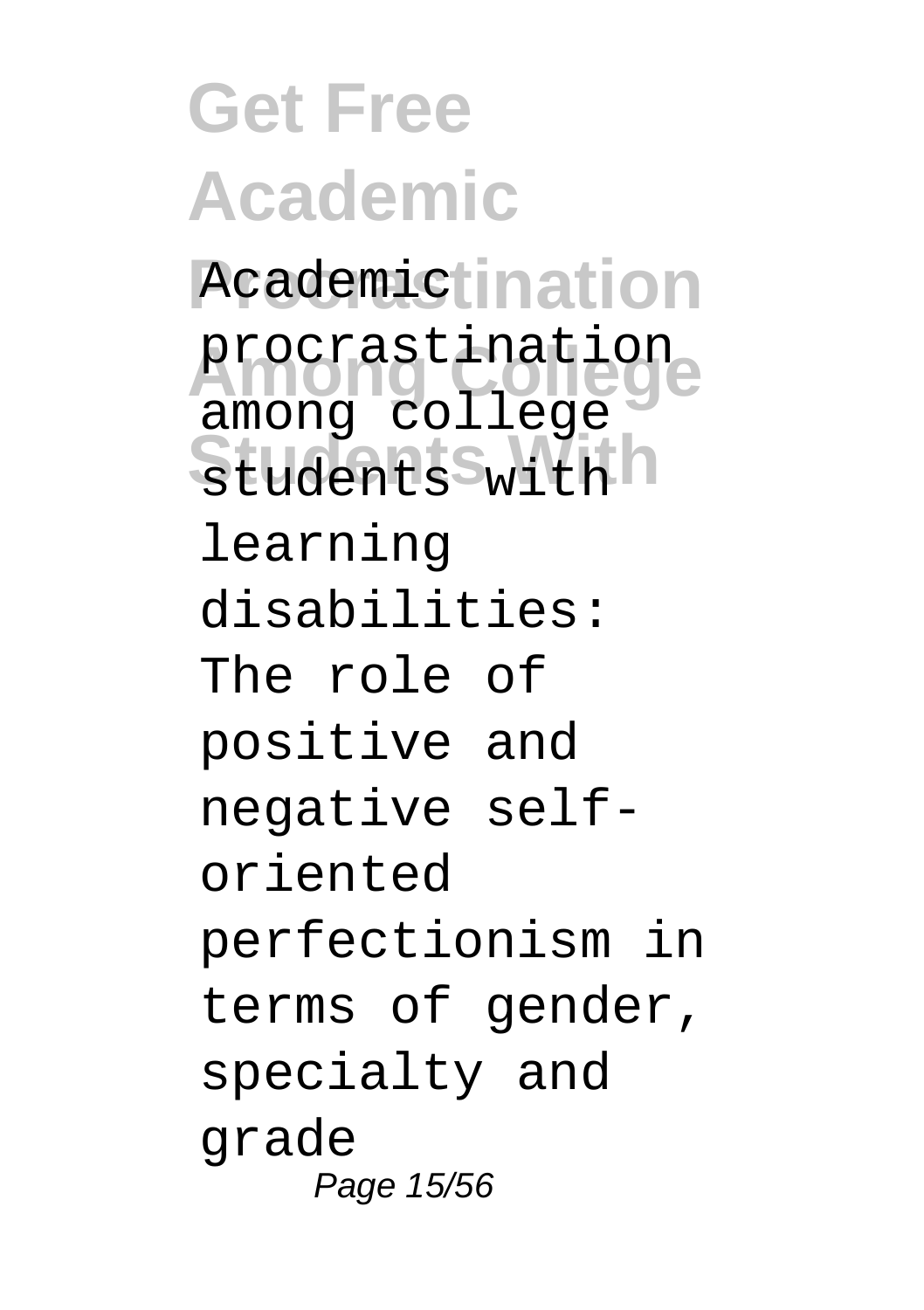**Get Free Academic Procrastination** International Journal of Psych Sciences, Volume o-Educational (2), Issue. (1), April , 2013 5 Some students procrastinate until anxiety and worry reaches its highest level,

Academic Page 16/56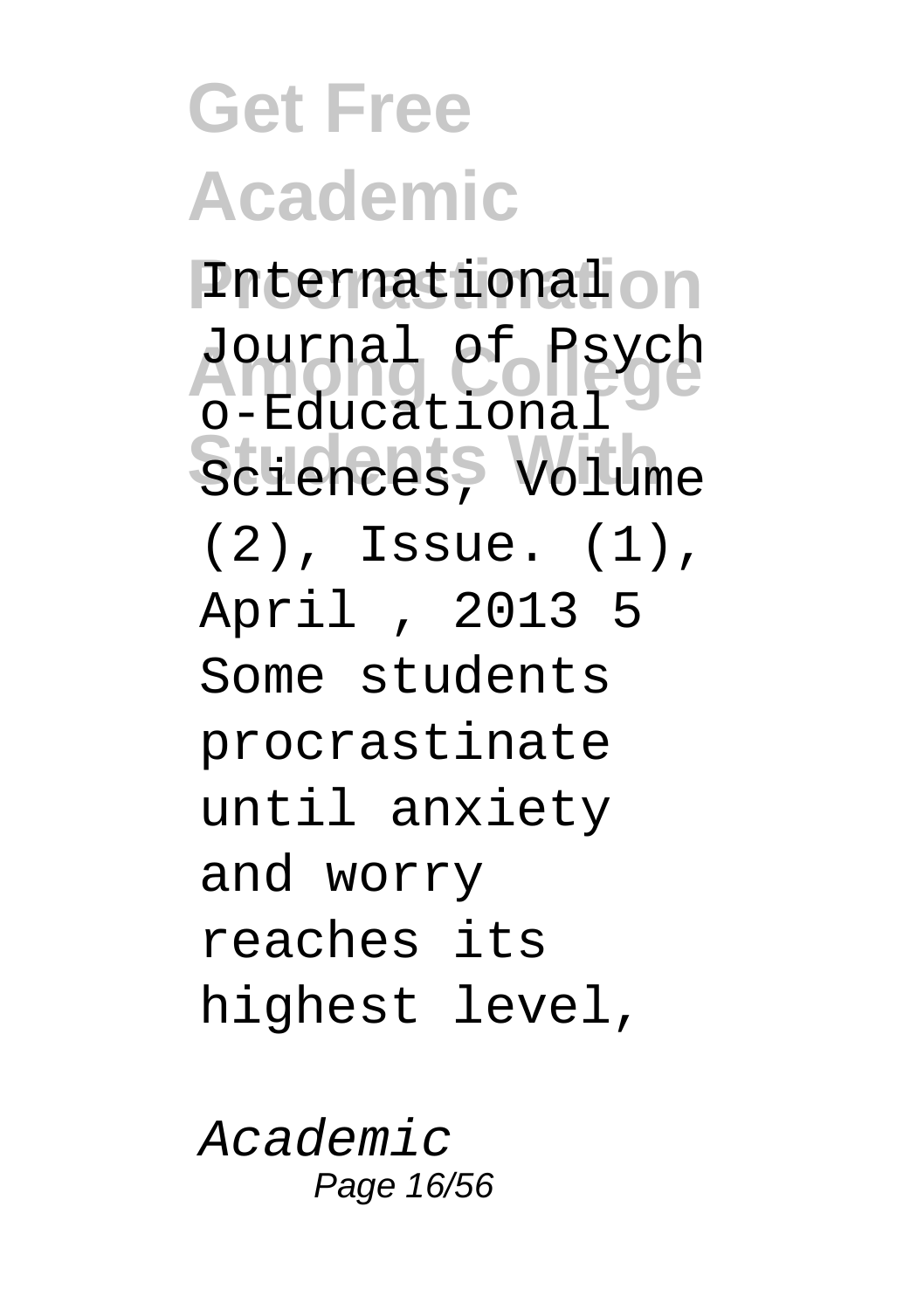**Get Free Academic Procrastination** procrastination **Among College** among college Students With students with Procrastination, or the intentional delay of due tasks, is a widespread phenomenon in college settings. Because Page 17/56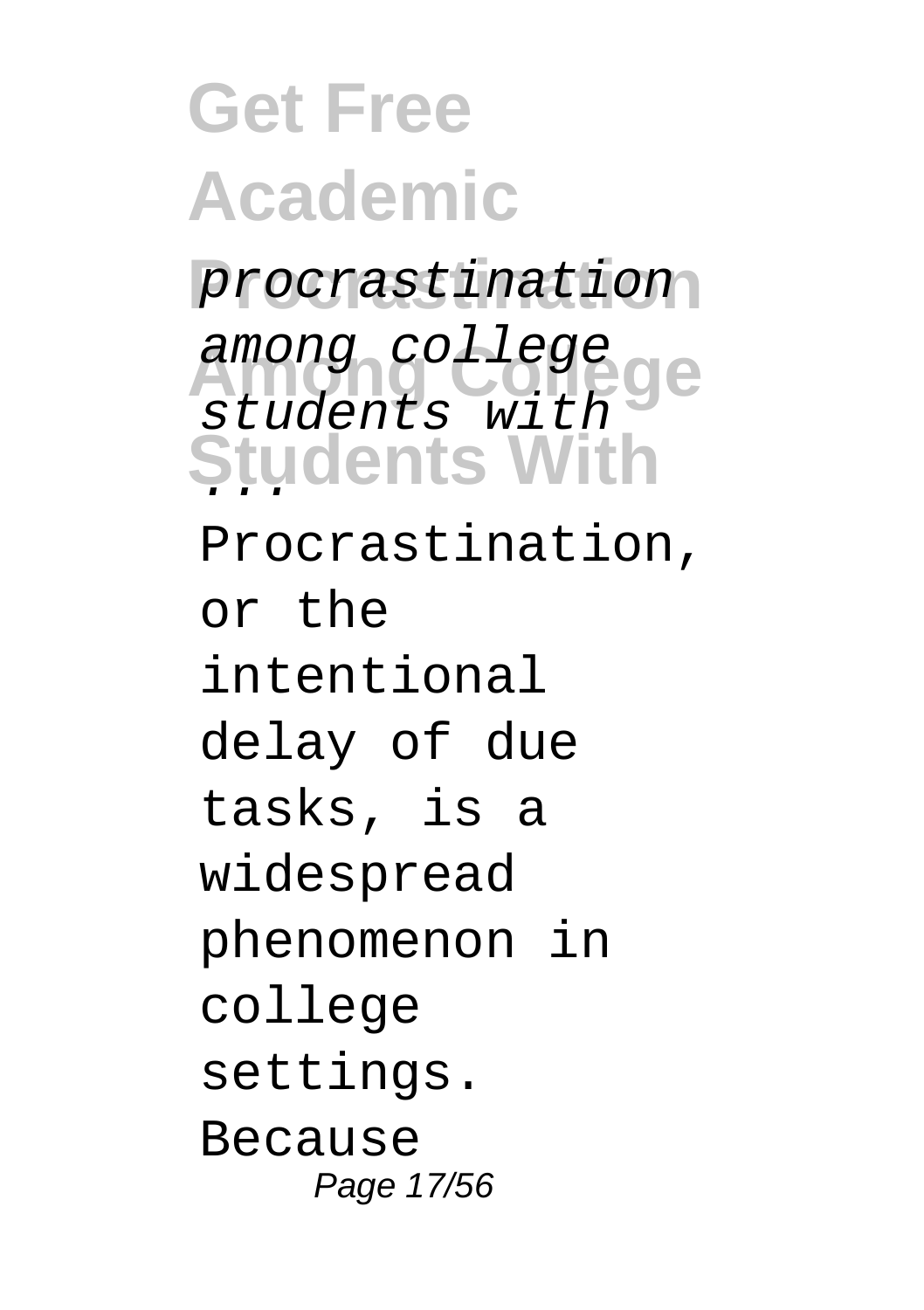**Get Free Academic Procrastination** procrastination can negatively<br>import learning **Students With** achievement, impact learning, academic selfefficacy,...

(PDF) Academic procrastination in college students: The ... Academic Procrastination Page 18/56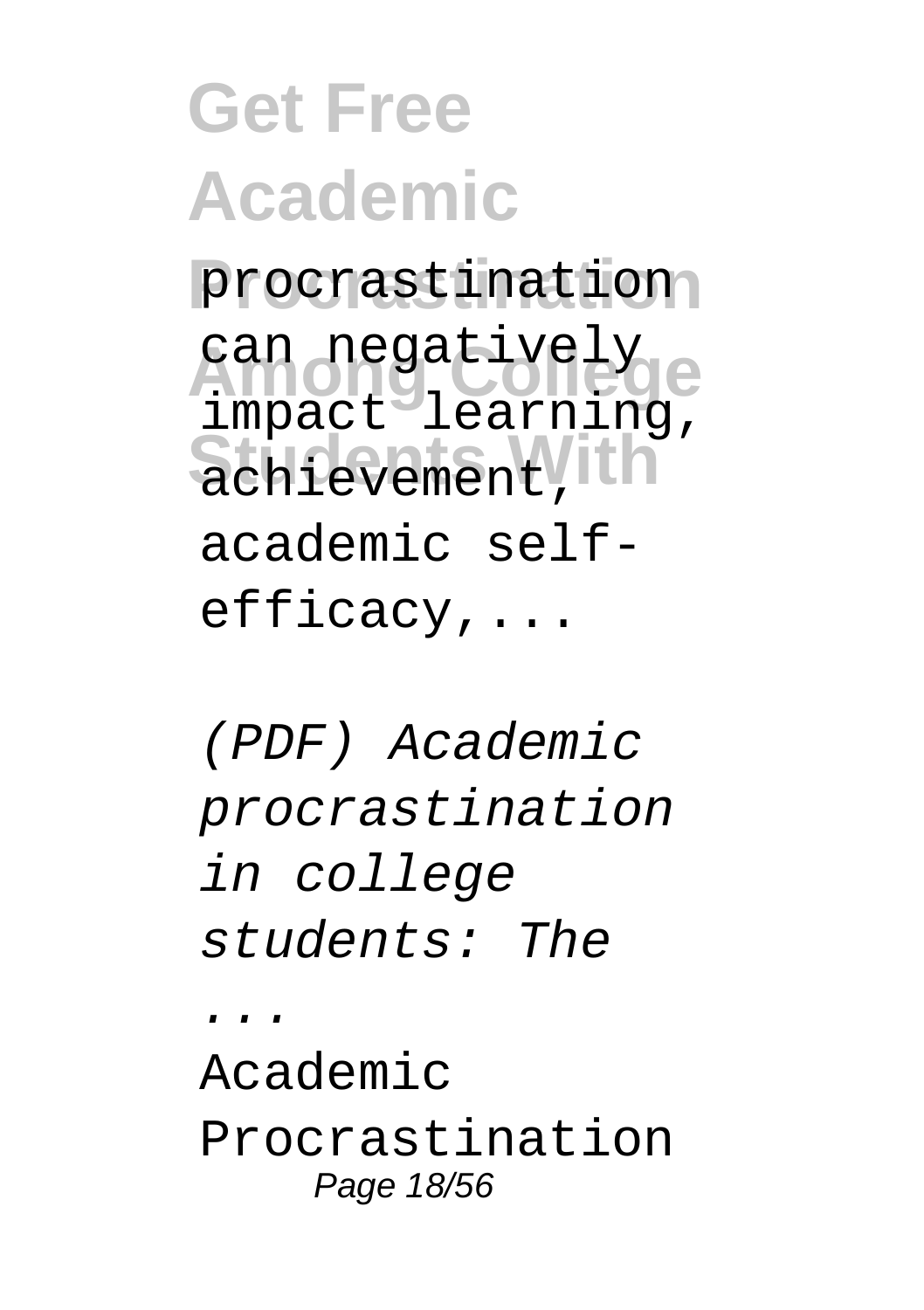**Get Free Academic** and crastination **Among College** among College Students<sup>9</sup> Jinsha Perfectionism Nowrin.V. ACADEMIC The present paper in an attempt to explore Academic Procrastination in relation to Perfectionism among college students. The Page 19/56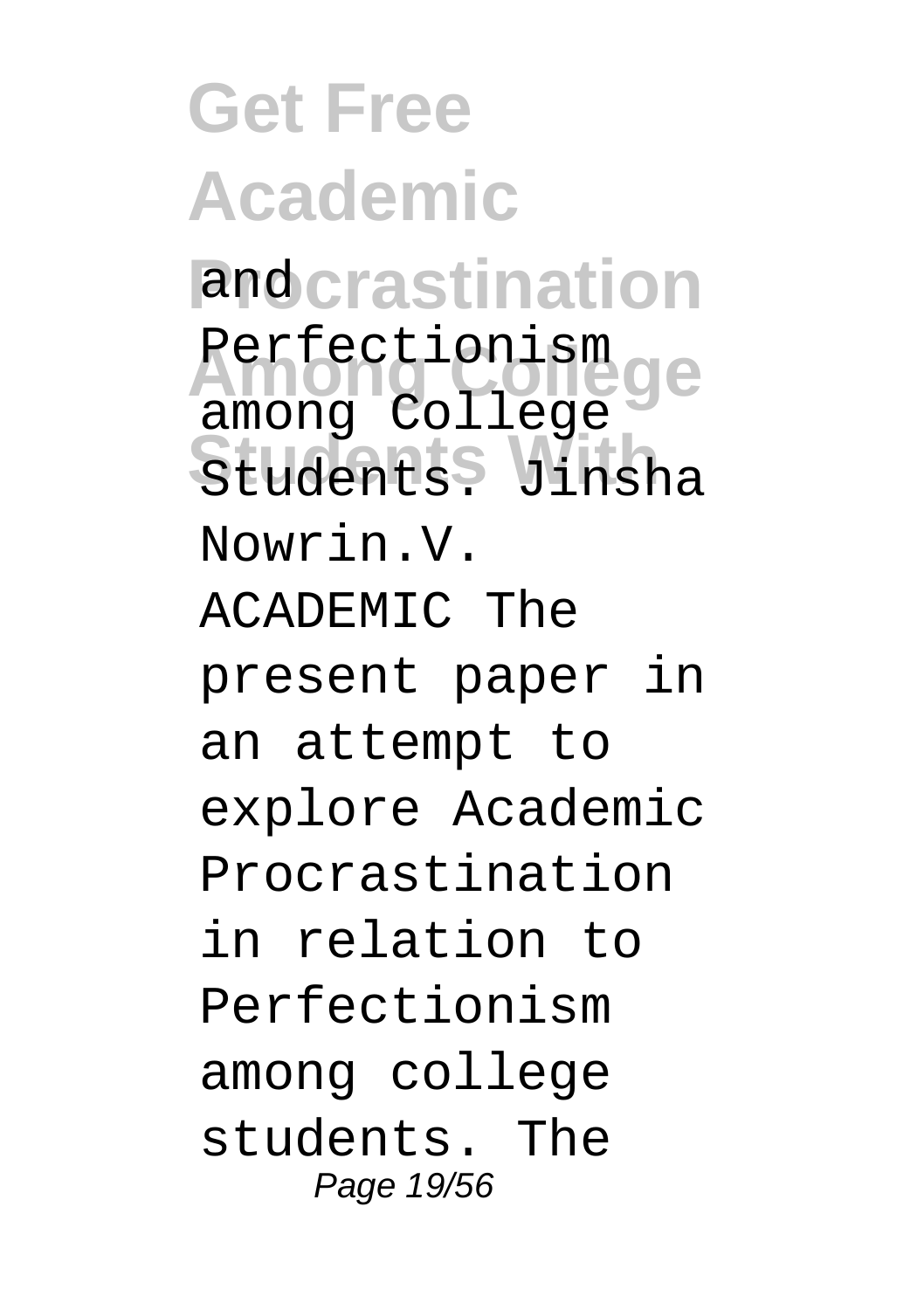**Get Free Academic** objectives of on the study were **Students With** academic To study whether procrastination has any effect on perfectionism of college students and to study whether there is any difference in academic procrastination Page 20/56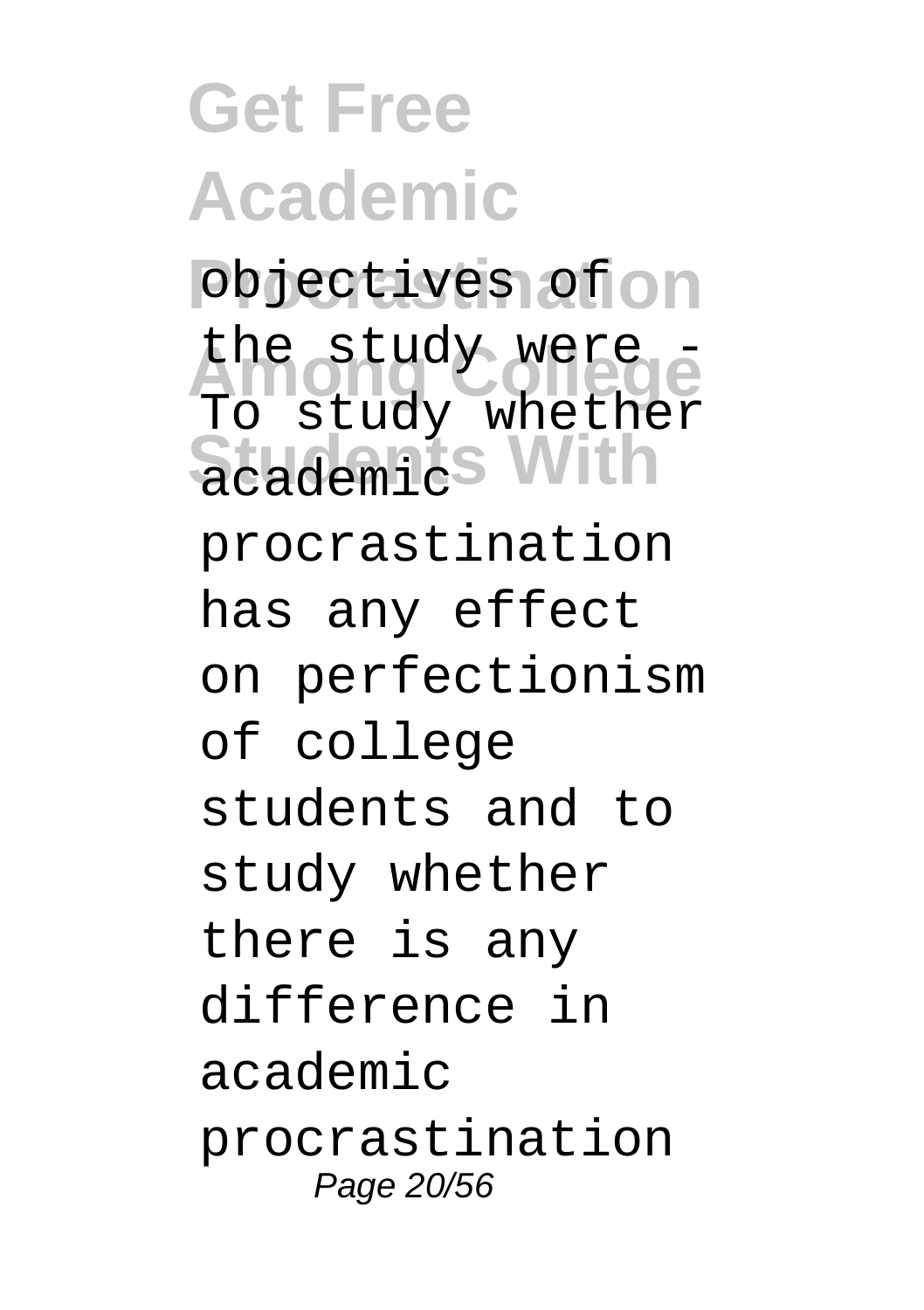## **Get Free Academic** between males<sup>on</sup> and females and<br> **be** chudu upsthem **Students With** there is any to study whether difference in ...

#### Academic Procrastination and Perfectionism among College ... Statistics show Page 21/56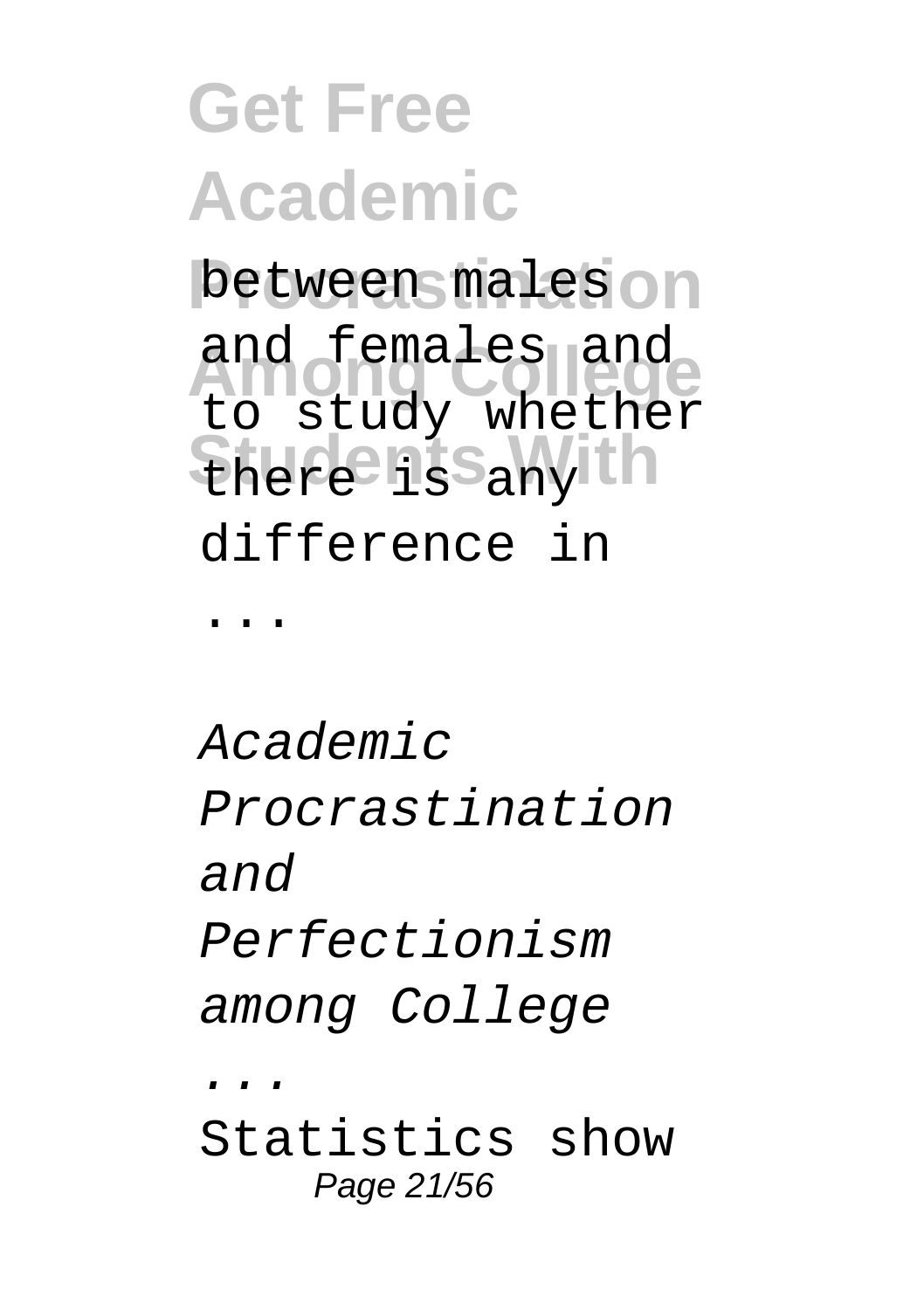**Get Free Academic** that about ation **Among College** eighty to ninety **Students With** college students percent of procrastinate, and this causes problems when it comes to their line of study or coursework. Student procrastination can negatively impact their Page 22/56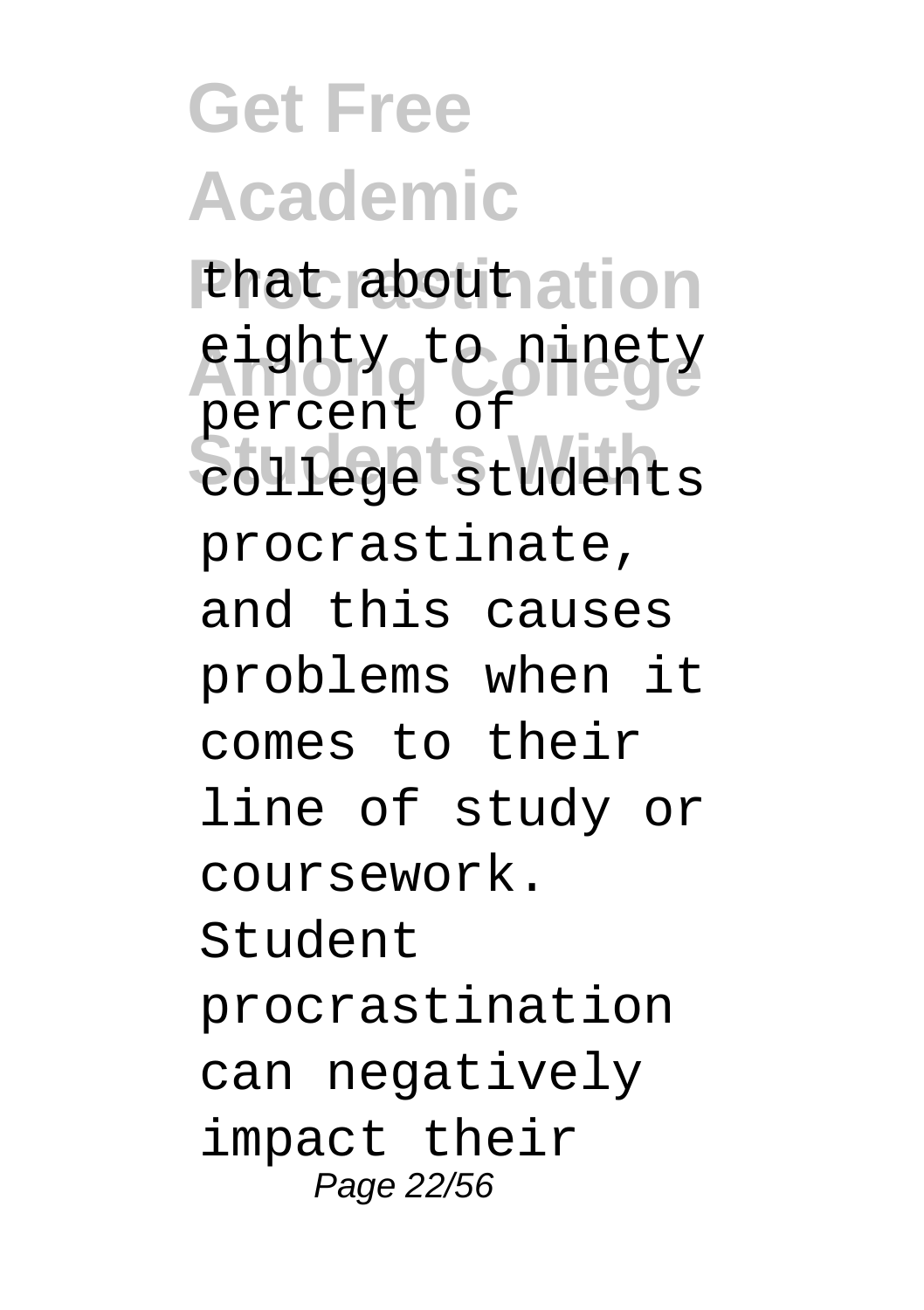**Get Free Academic Procrastination** lives by causing **Among College** stress, Students With unhappiness, and ethic; though, there can be solutions to this problem.

The Impact of Procrastination on College Students | Bartleby Page 23/56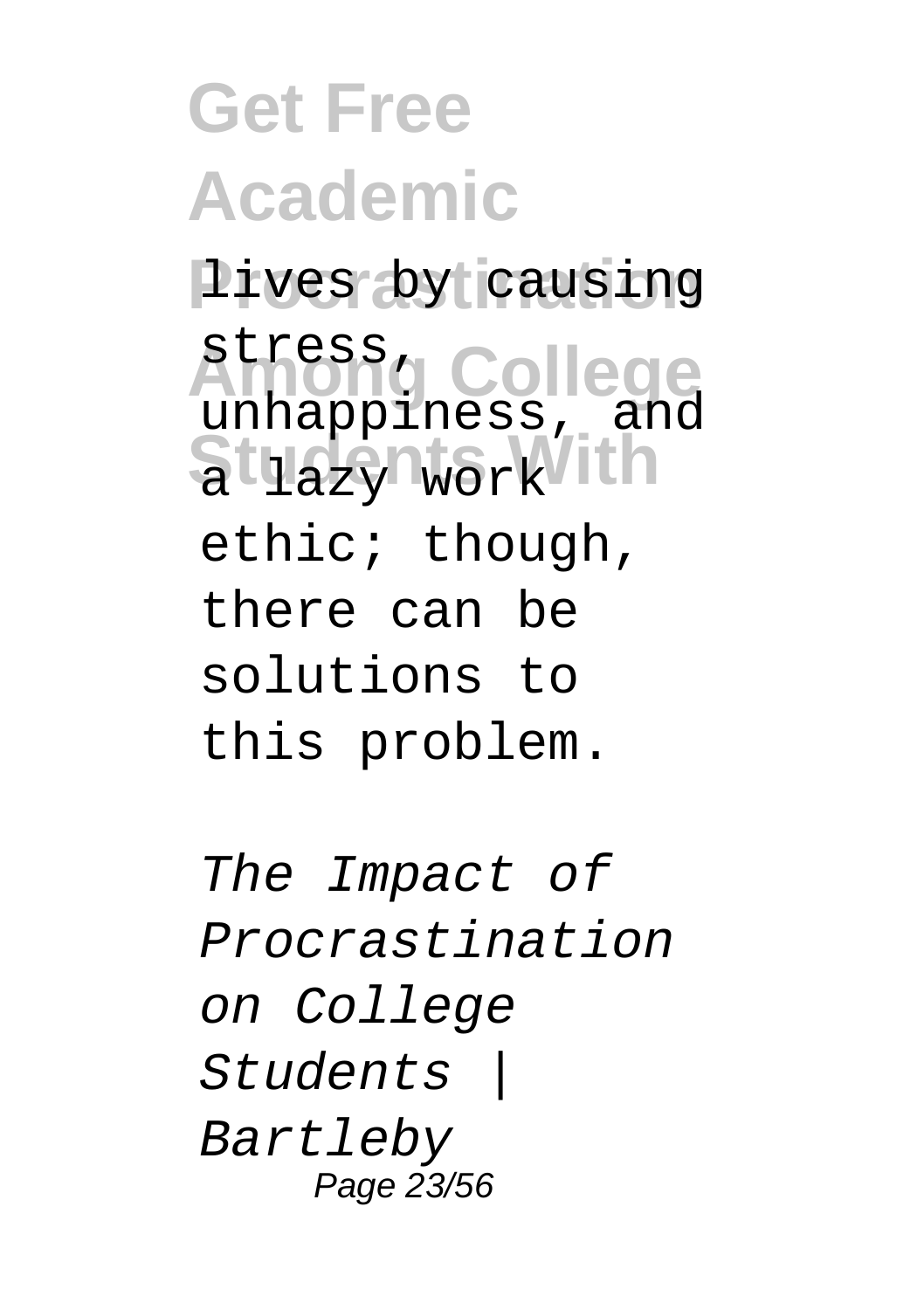## **Get Free Academic**

The most common **Among College** form of among college<sup>n</sup> procrastination students is when students wait until the last minute to hand in assignments or prepare for exams. It affects mostly students who have their Page 24/56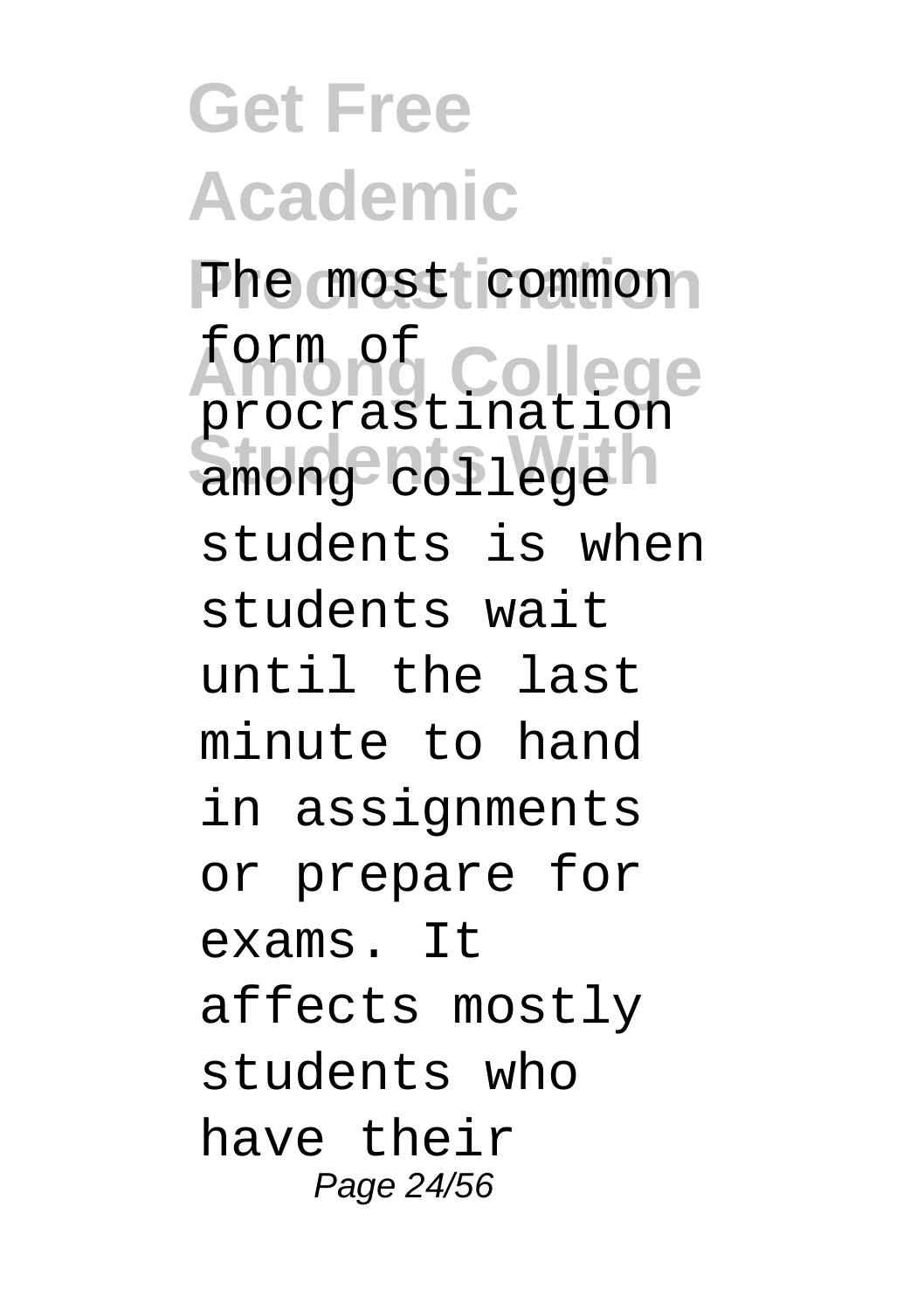## **Get Free Academic** academic lives n characterized by **Students With** frequent and deadlines.

 $AreaA$ emic procrastination amongst male and female students

... Academic procrastination implies a delay Page 25/56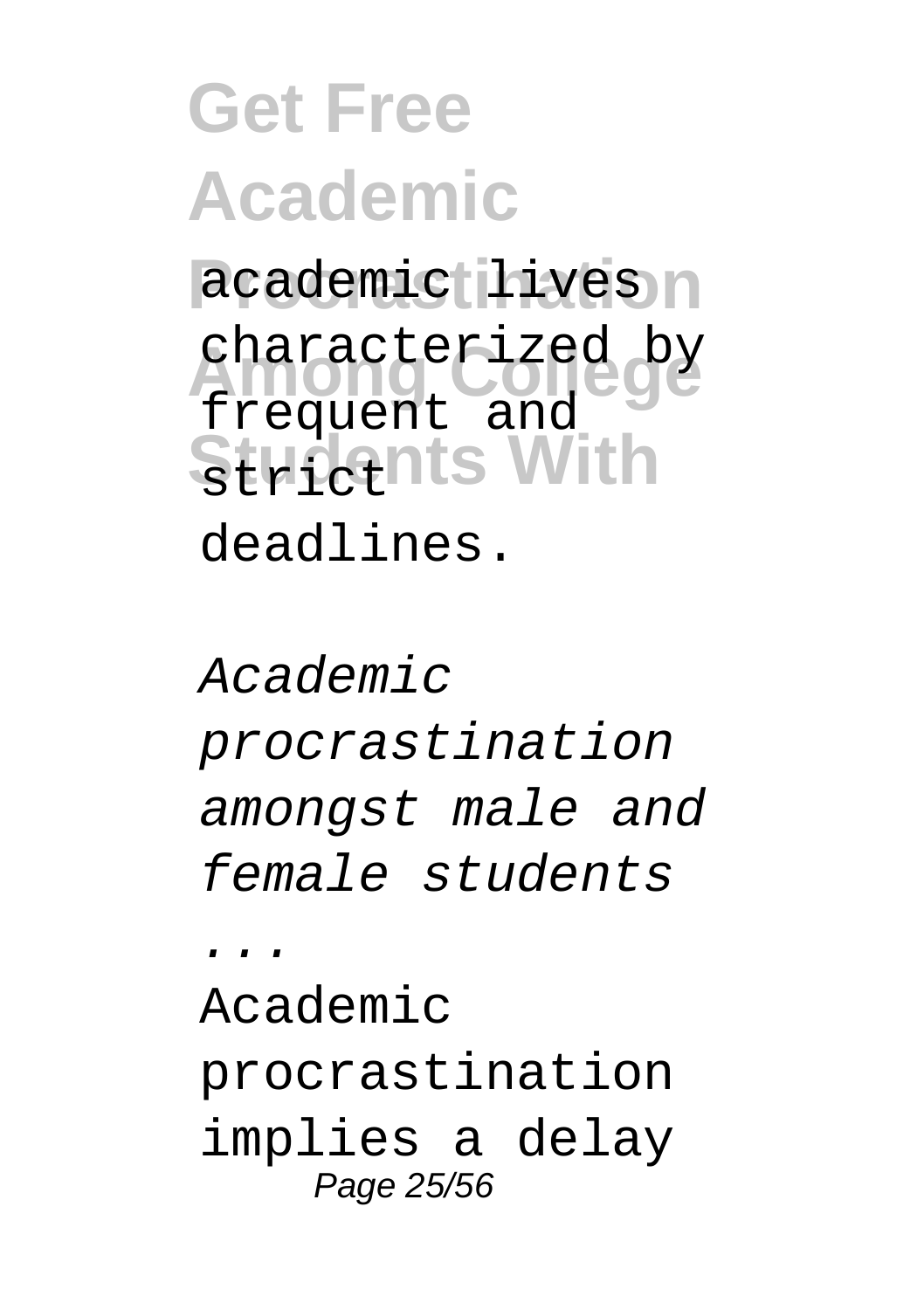**Get Free Academic Prothestination** fulfilment of **Students With** assignments and educational is associated with undeveloped learning skills, lack of organization, forgetfulness, and behavioural rigidity.

ACADEMIC Page 26/56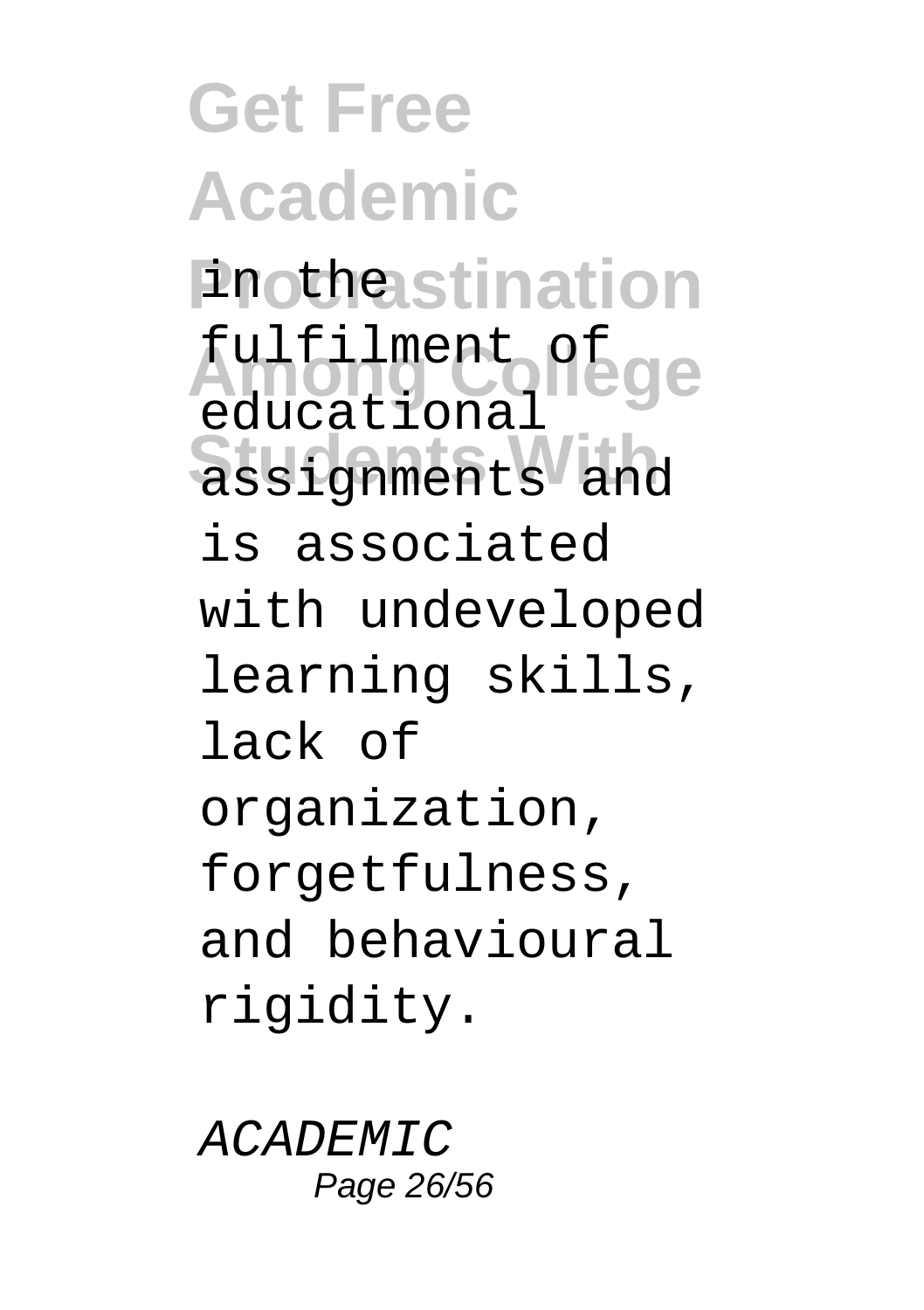**Get Free Academic Procrastination** PROCRASTINATION AND ANXIETY<br>AMONG STUDENTS **Students With** Academic AND ANXIETY procrastination can lead to a range of negative outcomes. Previous researches have suggested EI and self?efficacy are associated Page 27/56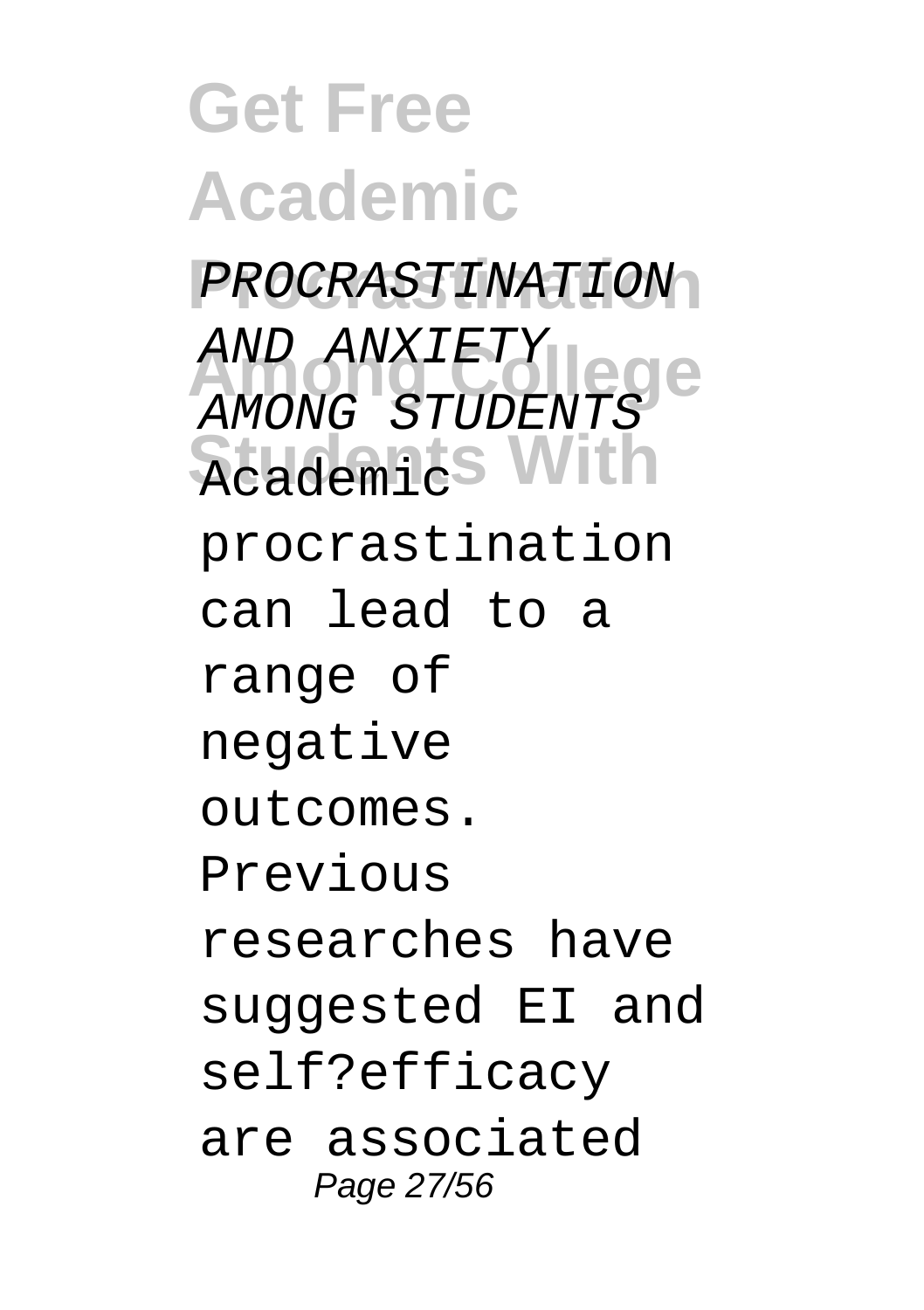**Get Free Academic** with academic on procrastination, **Students With** underlying but the mechanism of the relationships between them is not clear. Therefore, it is important to determine how these two factors affect academic Page 28/56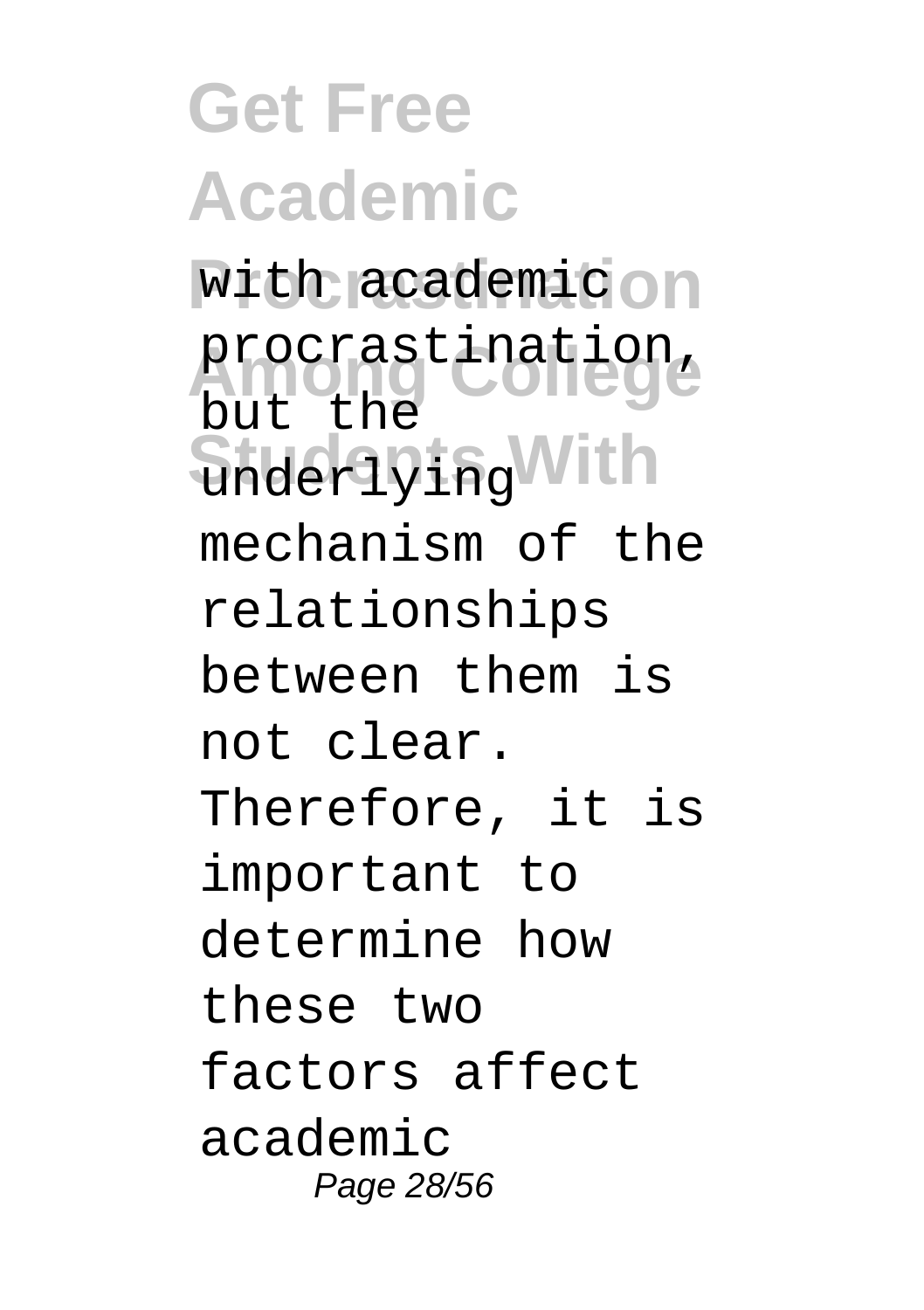**Get Free Academic Procrastination** procrastination. **Among College** Emotional Sintelligence a academic procrastination among ... The study concluded that procrastination effects on the academic performance of students in Page 29/56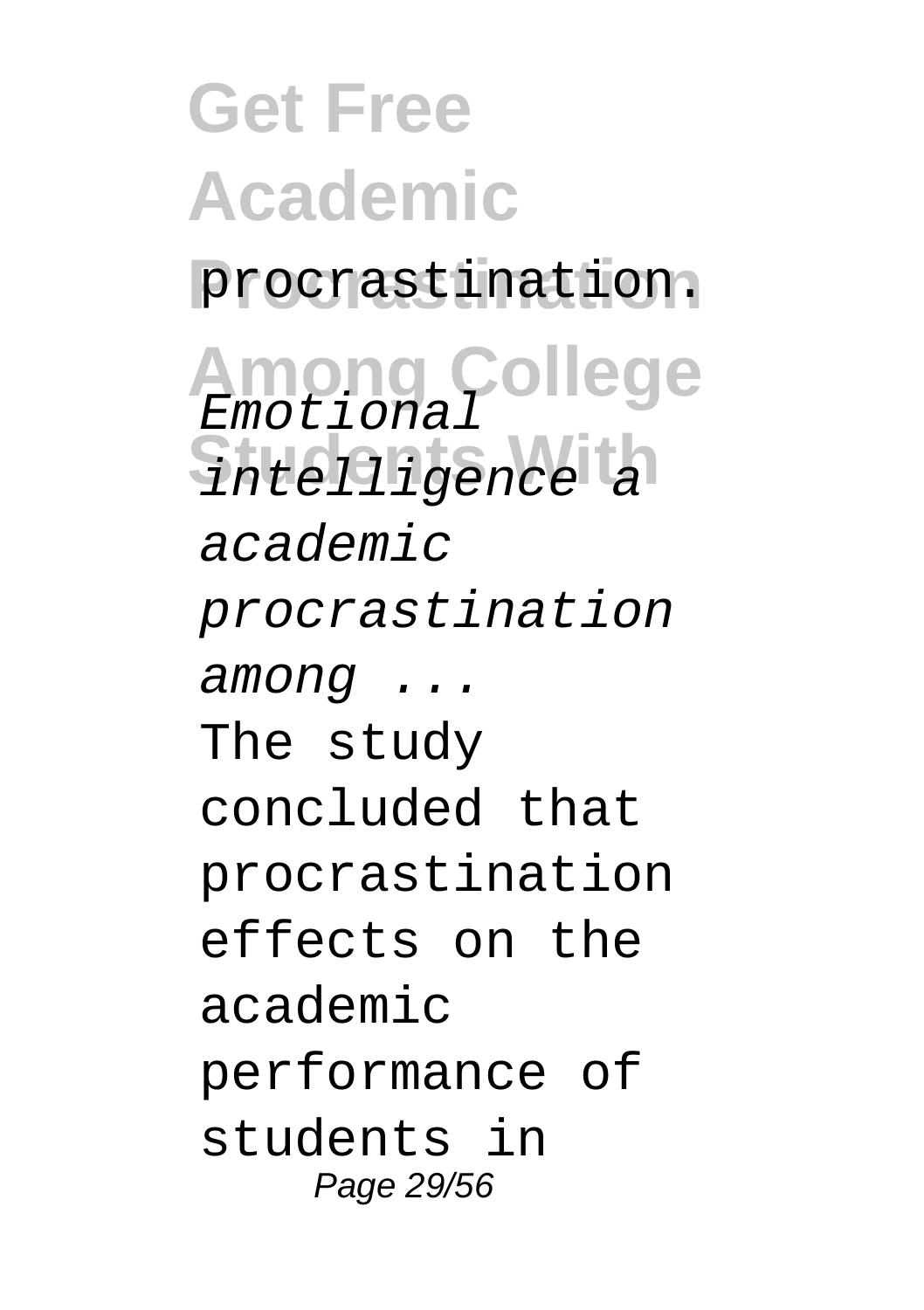**Get Free Academic** terms of tination classroom ollege<br>learning and **Students With** participation in classroom activities, submission of their assignments, preparing...

(PDF) Analysis  $\cap$ f procrastination among university Page 30/56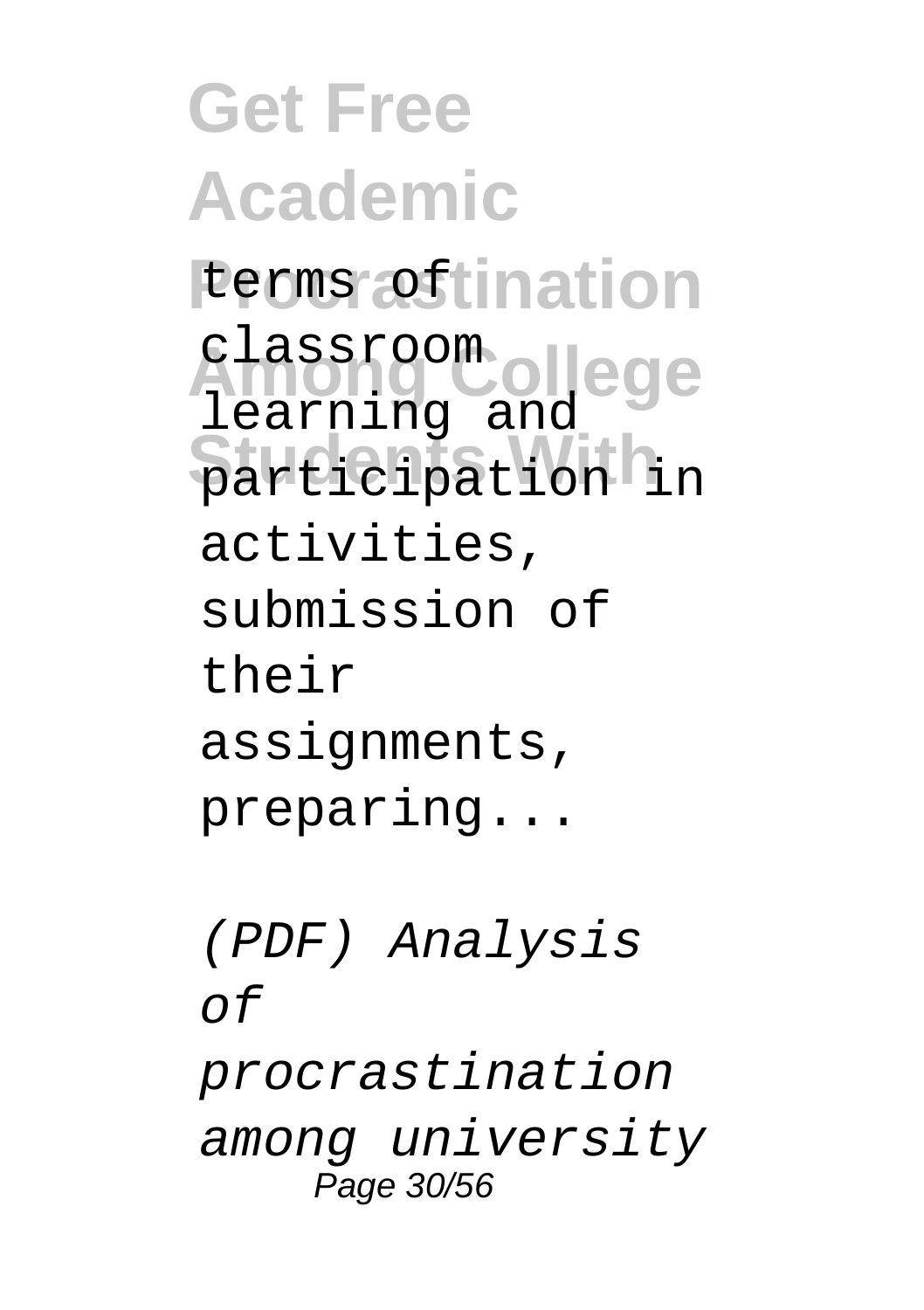**Get Free Academic** studentstination procrastinations<br>and implication **Students With** procrastinations procrastination on students' academic performance are properly discussed and why students procrastinate is thoroughly explained. Page 31/56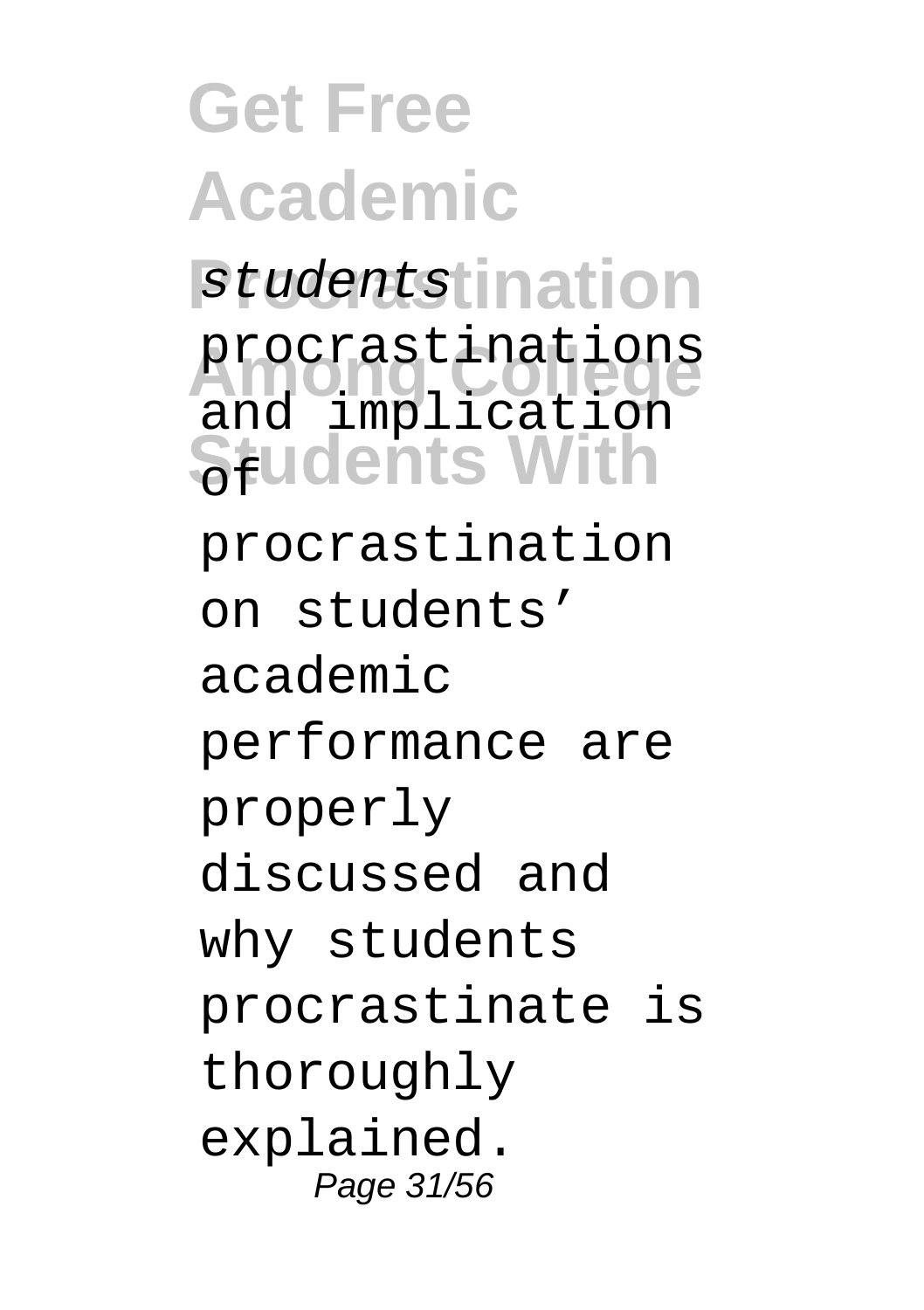**Get Free Academic KEYWORDS:ination** Procrastination, **Reademic**, With Students, Performance INTRODUCTION Procrastination is an act everyone takes a part in everyday, regardless of their situation in life. Page 32/56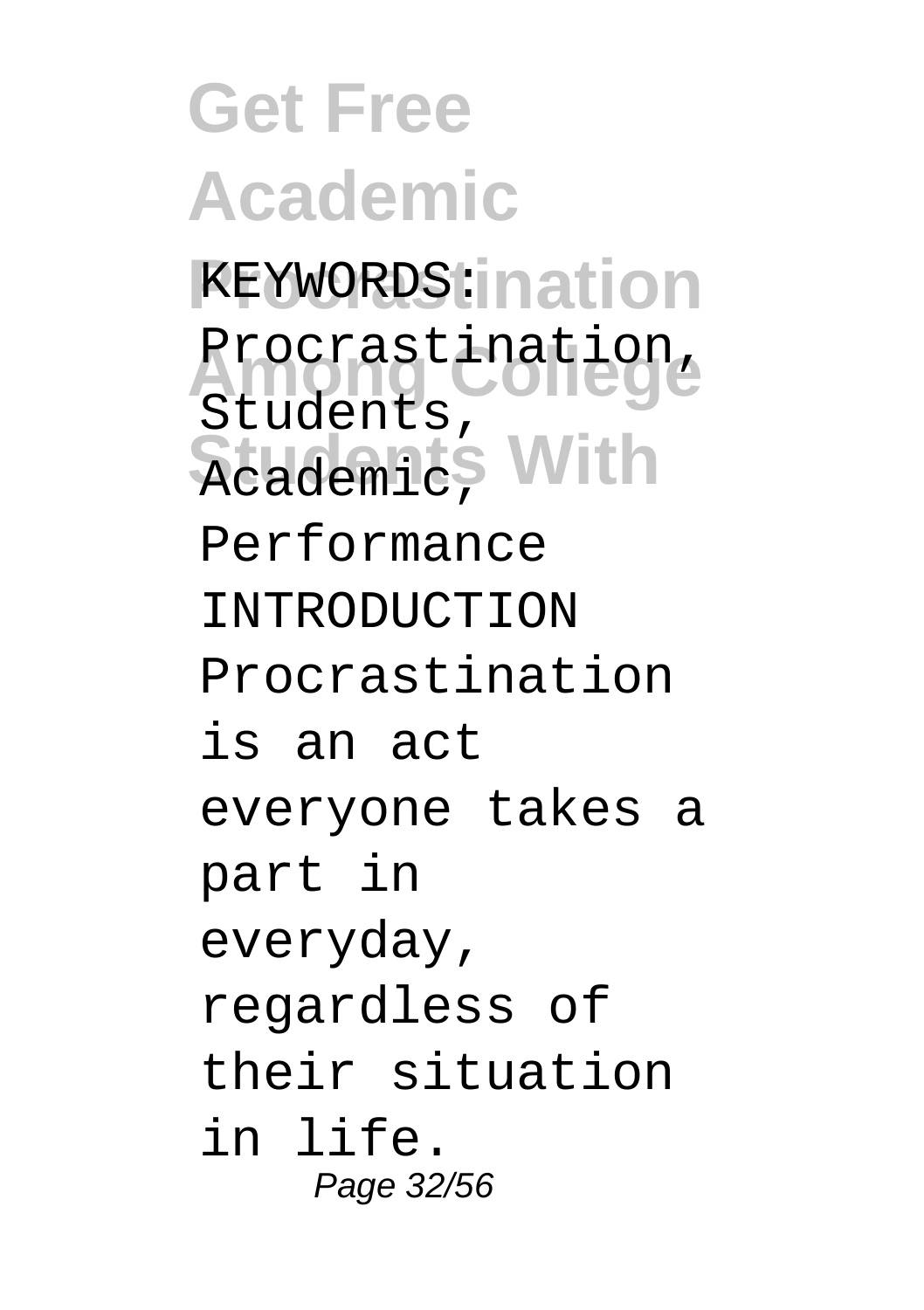**Get Free Academic Procrastination** THE IMPACT OF **Students With** ON STUDENTS PROCRASTINATION  $ACADEMTC$ Onwuegbuzie (2004) demonstrated that procrastination is higher when studying for exams among high school and Page 33/56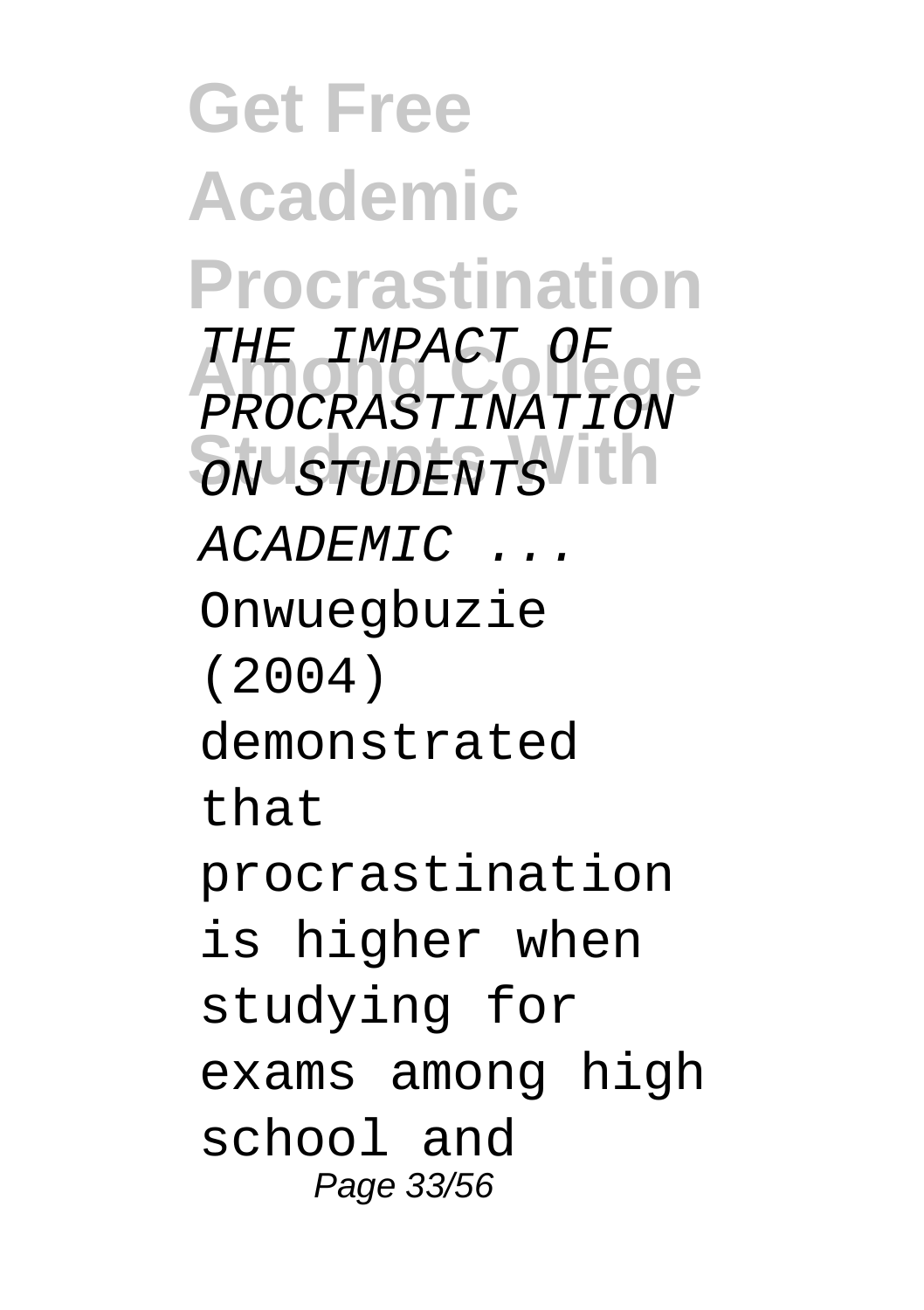**Get Free Academic** undergraduate<sup>on</sup> students.college **Shudents With** According to hypothesis, procrastination will be higher in students of age less than 20 years than above 20 years.

Mussarat Jabeen Khan Hafsa Arif Page 34/56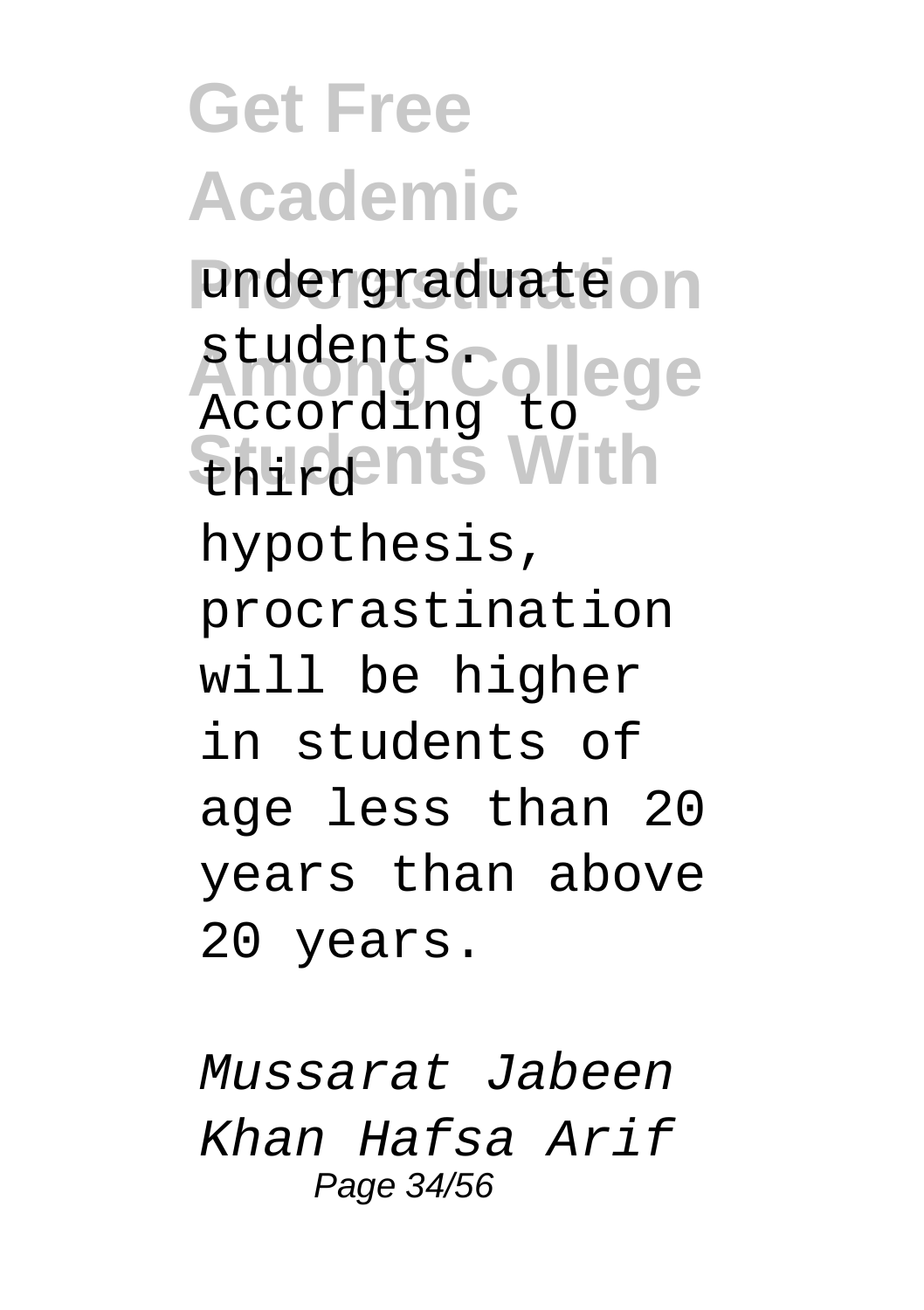**Get Free Academic** Syeda Sumbulton Noor Sidra llege  $$$ ith 150s With Muneer undergraduate college students in Turkey, 38% procrastinated when writing a term. paper 56% reported procrastination when studying for an exam, and Page 35/56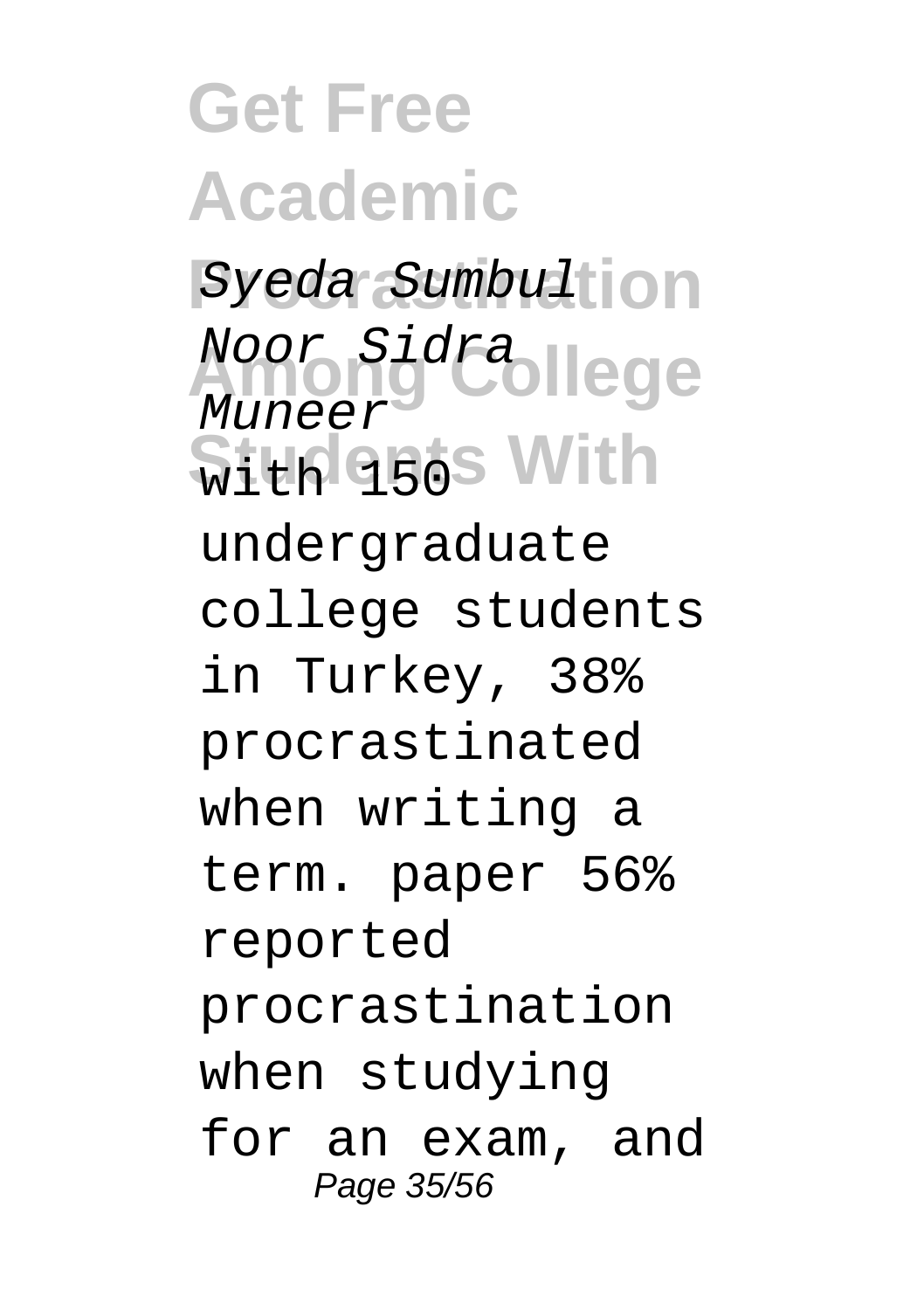**Get Free Academic Procrastination** 39% procrastinated<br>**Procrastinated Studingts With** on. completed assignments. Very few studies have investigated procrastination on academic tasks with high school.

Georgia State Page 36/56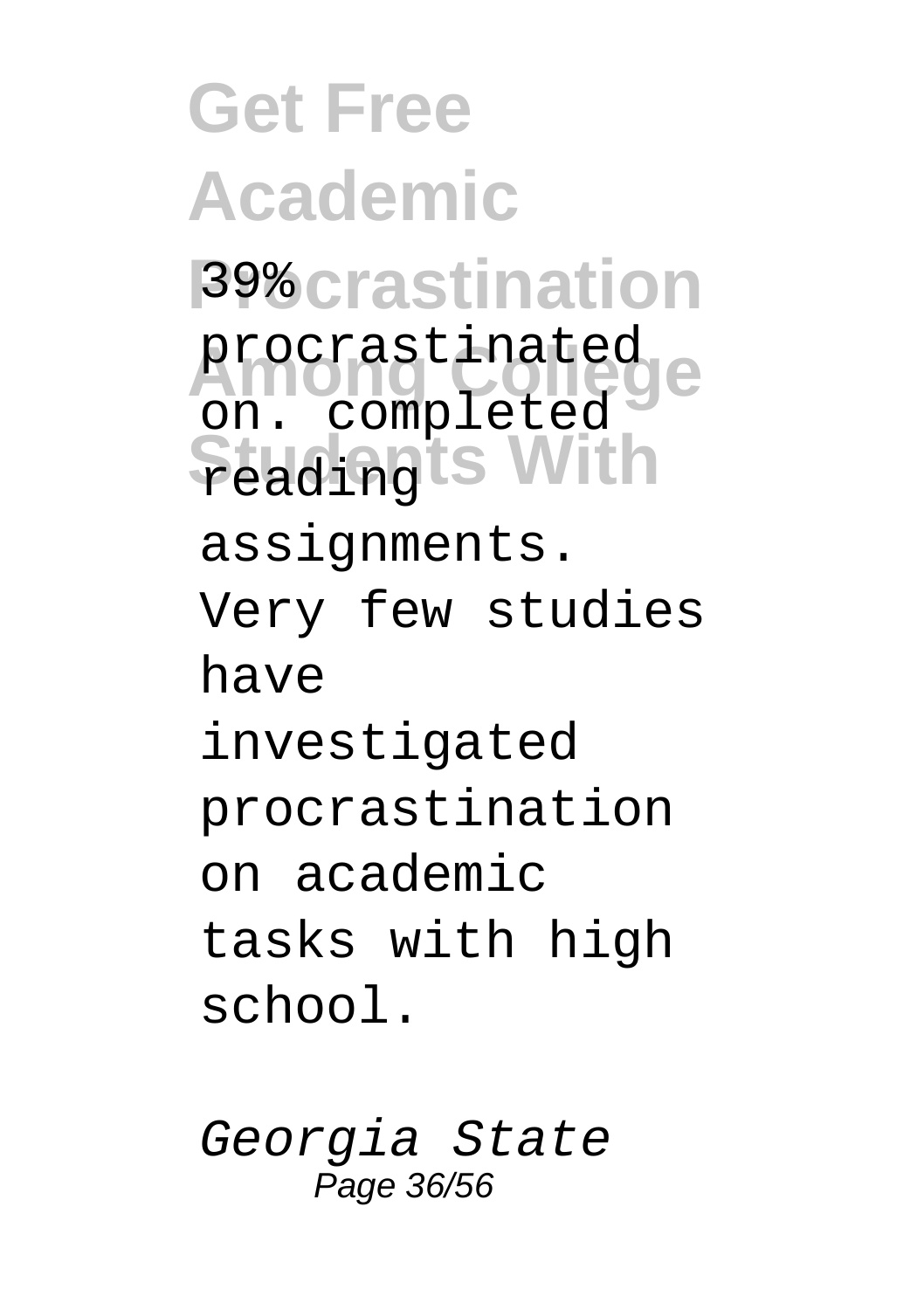**Get Free Academic** University ation Scnolarworks<br>Georgia State **Students With** ScholarWorks @ Procrastination and College Students Essay Procrastination On College Students : Procrastination. Procrastination in College Writing Out of Page 37/56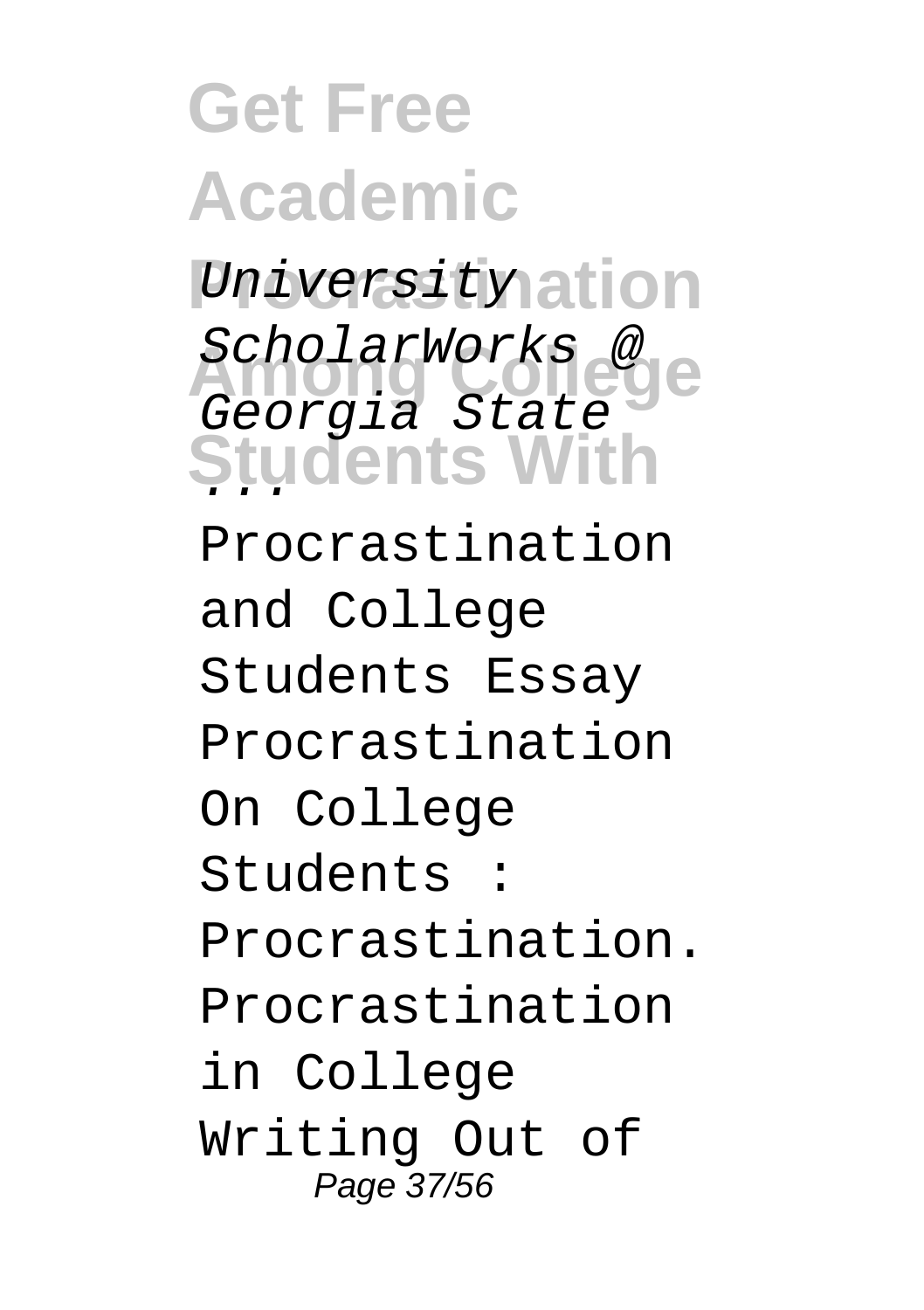**Get Free Academic** al*l* of the ation different... The **Procrastination** Impact of on College Students. INTRODUCTION A. Background of the Study Procrastination is the act... College ...

Procrastination Page 38/56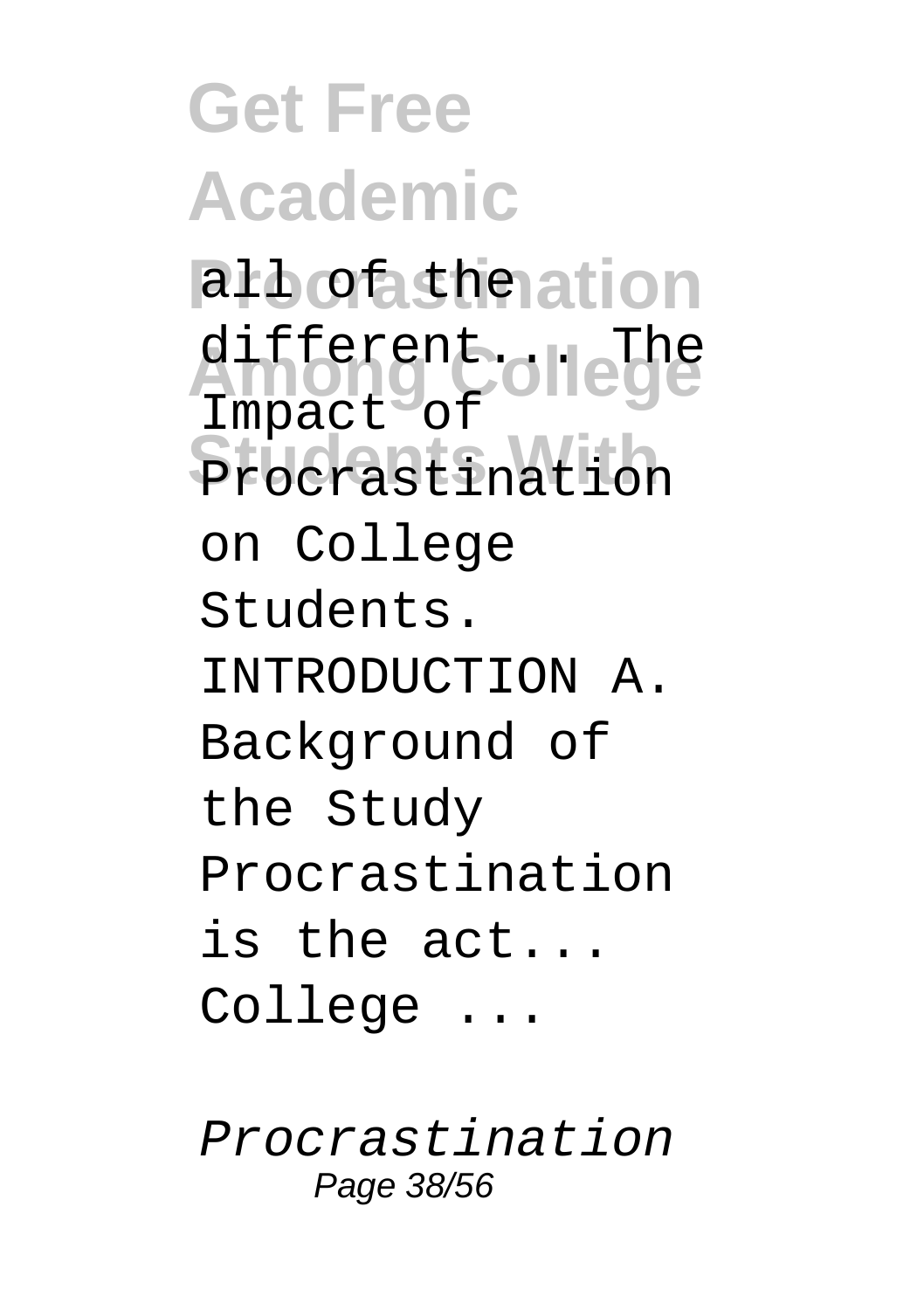**Get Free Academic** and Collegeation Students Essay -This type of the 919 Words university students finds some difficulties during their studies, which could result in a higher prevalence of procrastination Page 39/56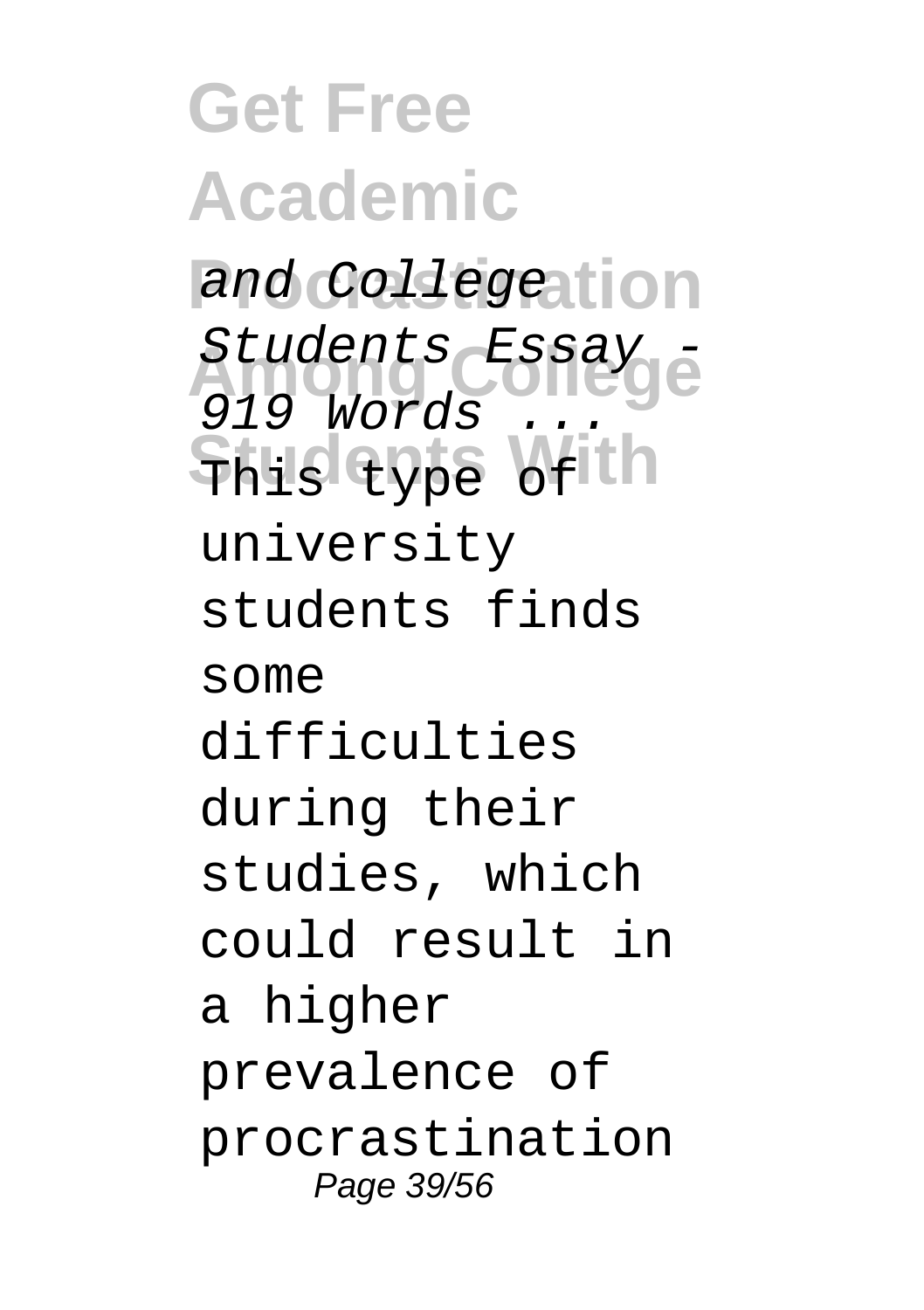**Get Free Academic** behaviors among nontraditional Students<sup>S</sup> roith college test this, our work compares procrastination levels and reasons to procrastinate among traditional and nontraditional students. Page 40/56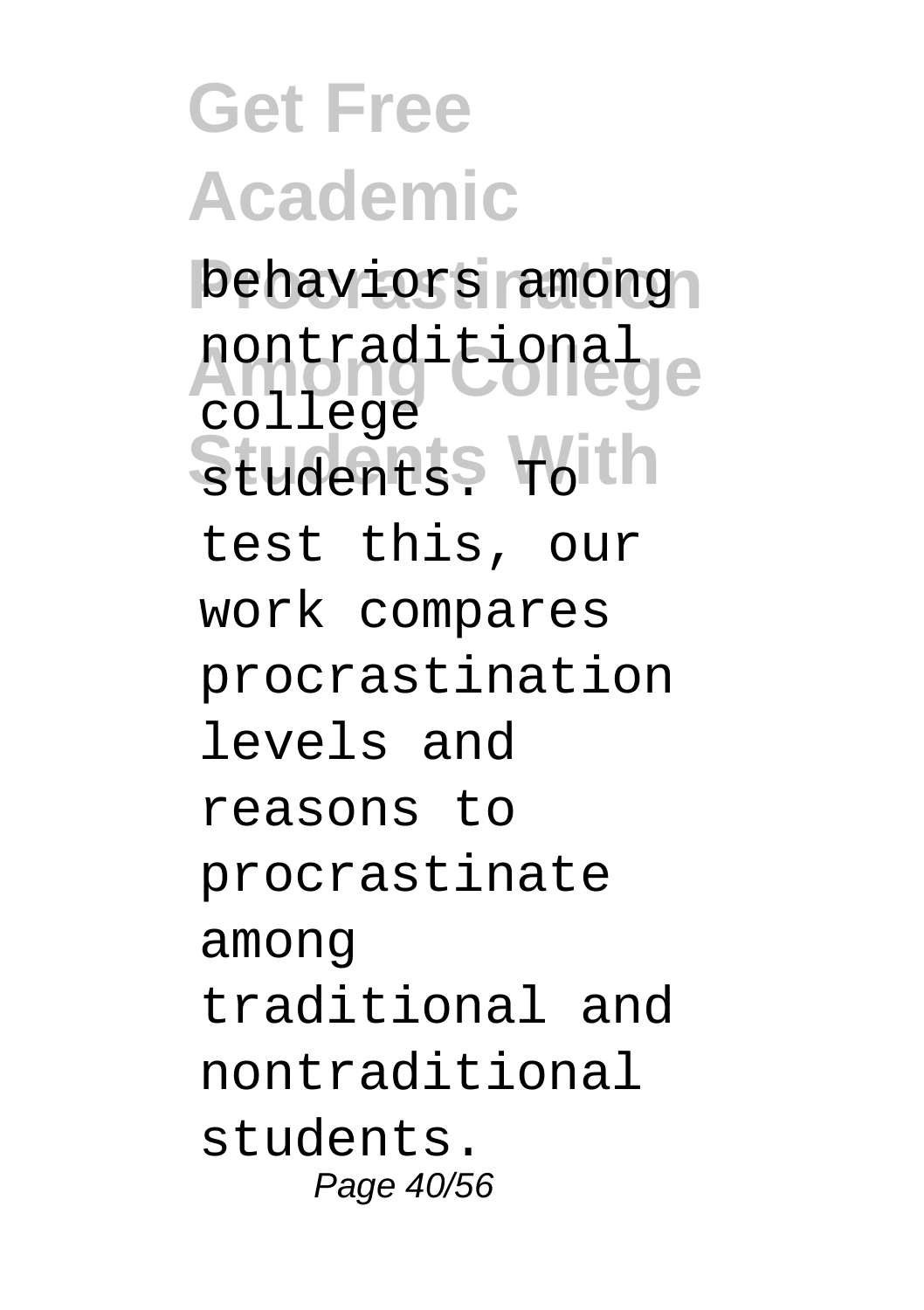**Get Free Academic Procrastination** Academic<br>Procrastination Shu<sub>Non</sub>nts With Academic Traditional College Students PROCRASTINATION AND THE COLLEGE STUDENT<sub>2</sub> Introduction Procrastination and the college student seem to go hand in hand. Page 41/56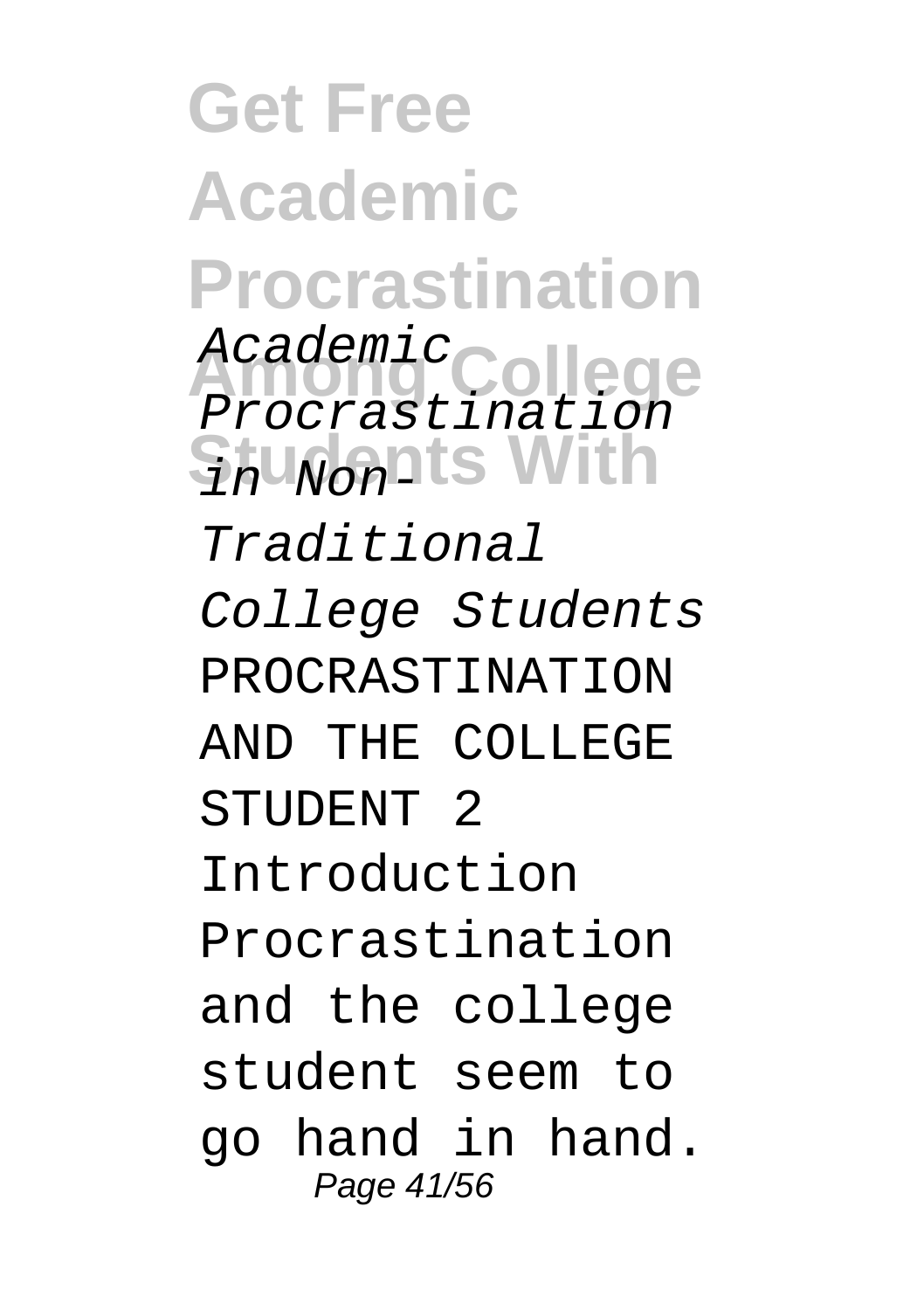**Get Free Academic** At othe beginning **Among College** of a new every student semester, nearly makes the goal of finishing work on time, doing his or her best, and making good grades. In reality, most students put off the work until the last minute. Page 42/56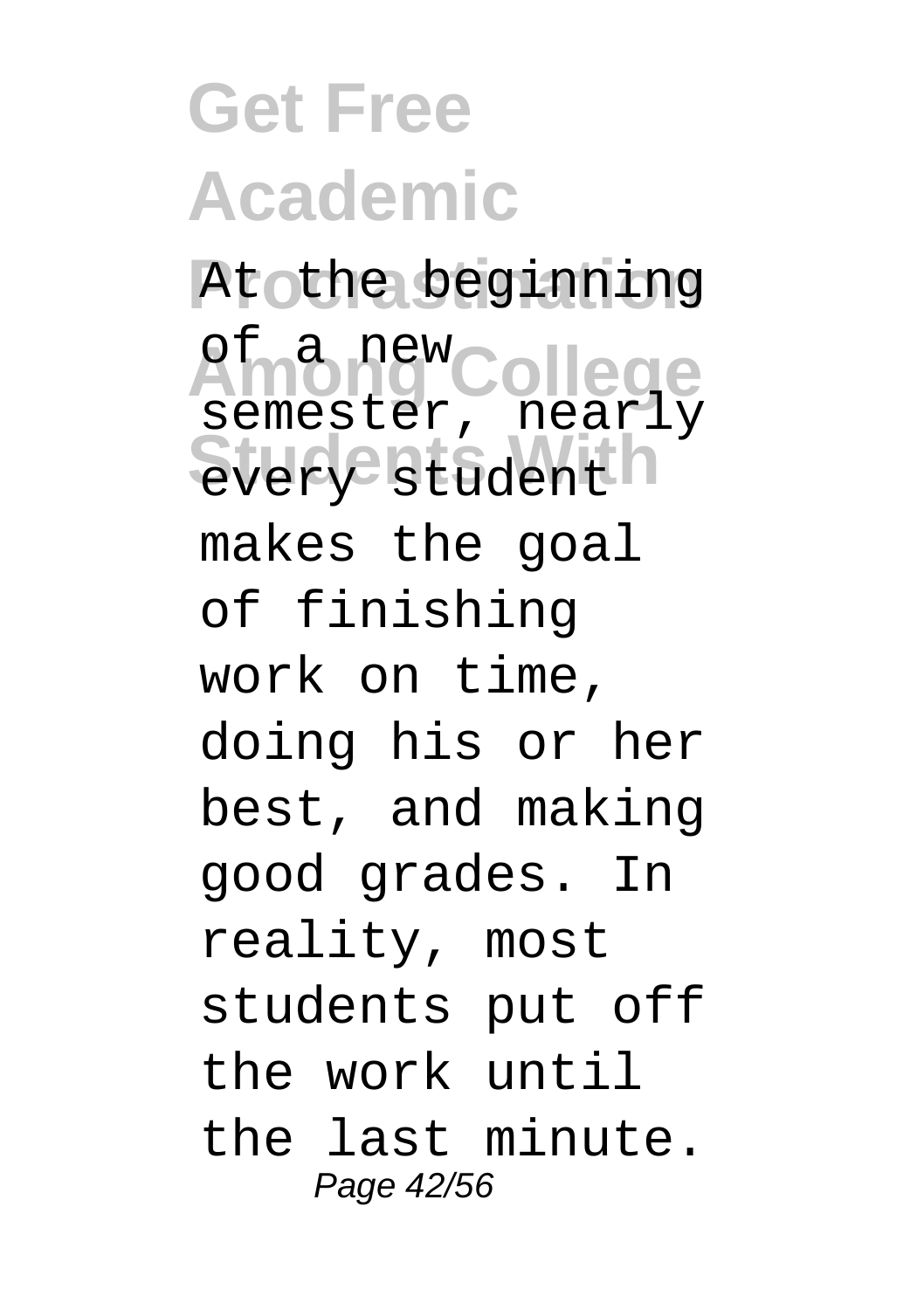**Get Free Academic Procrastination** Procrastination Student: S<sub>An</sub> and the College Analysis on ... Between 80 and 95 percent of college students procrastinate, according to the American Psychological Association. However, Josh Page 43/56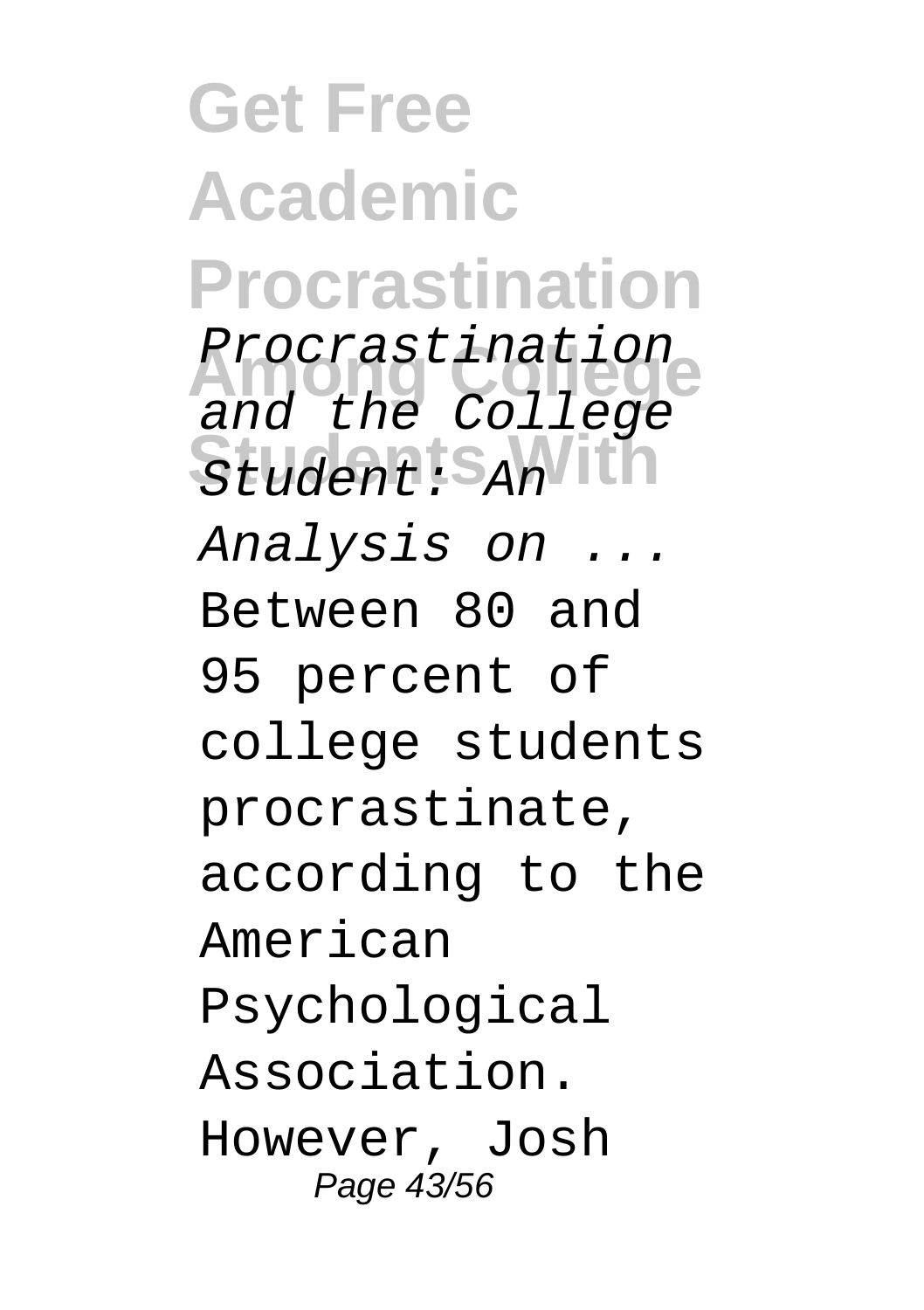**Get Free Academic** Wede, rantination associate ollege **Students With** professor of teaching psychology at Penn State, said procrastination isn't just a problem for students — but for all people.

The science behind Page 44/56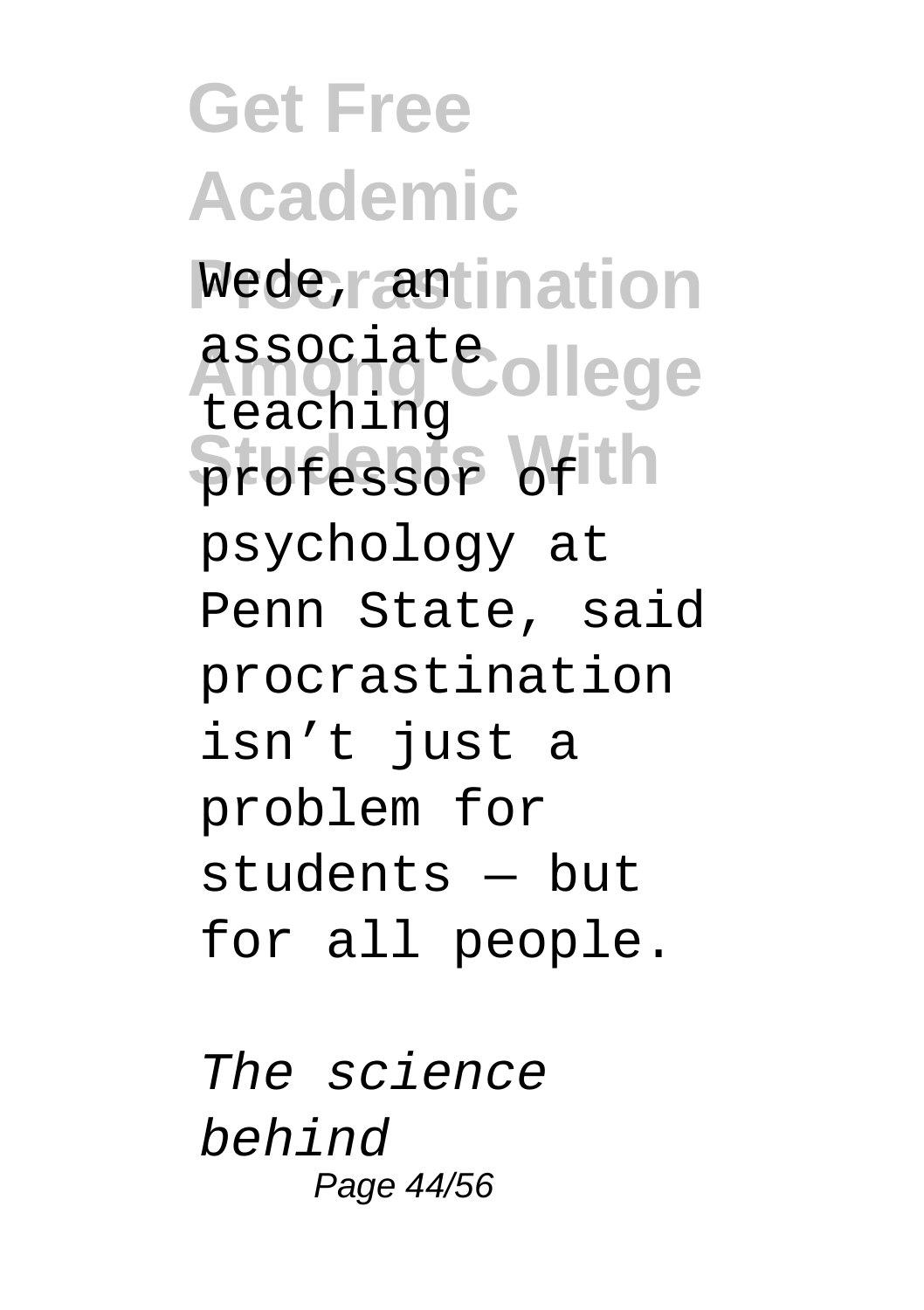**Get Free Academic Procrastination** procrastination: **Among College** Why students do **Students With** Although prior it ... research has considerably documented the prevalence and correlates of academic procrastination in college students, relatively Page 45/56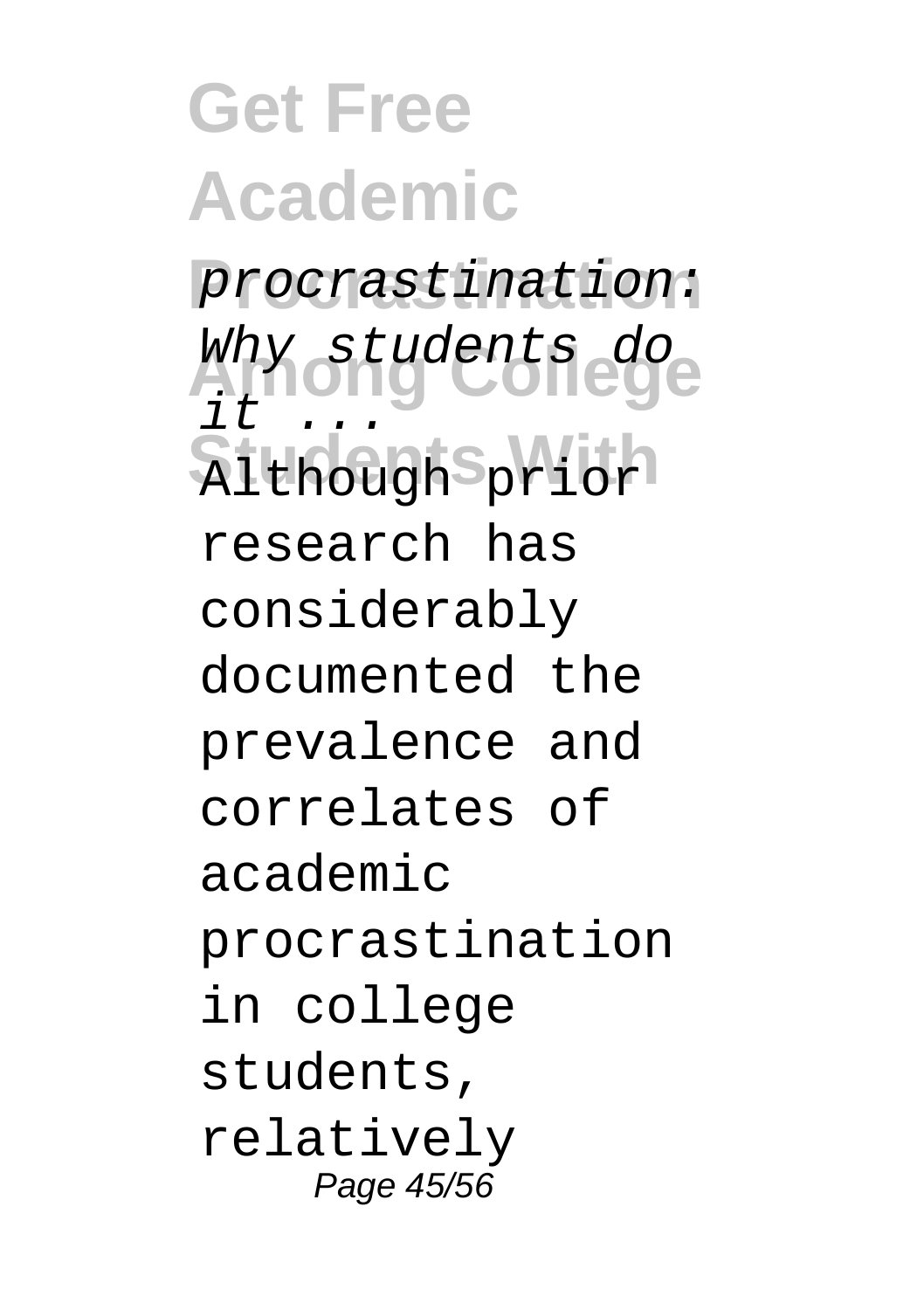**Get Free Academic Procrastination** little is known about the rolege  $\overline{\$b1}$ <sub>1</sub> R<sub>1</sub> and <sup>1</sup> With of longer processes of goal striving, such as grit, on academic procrastination; moreover, the knowledge about direct and interactive effects of Page 46/56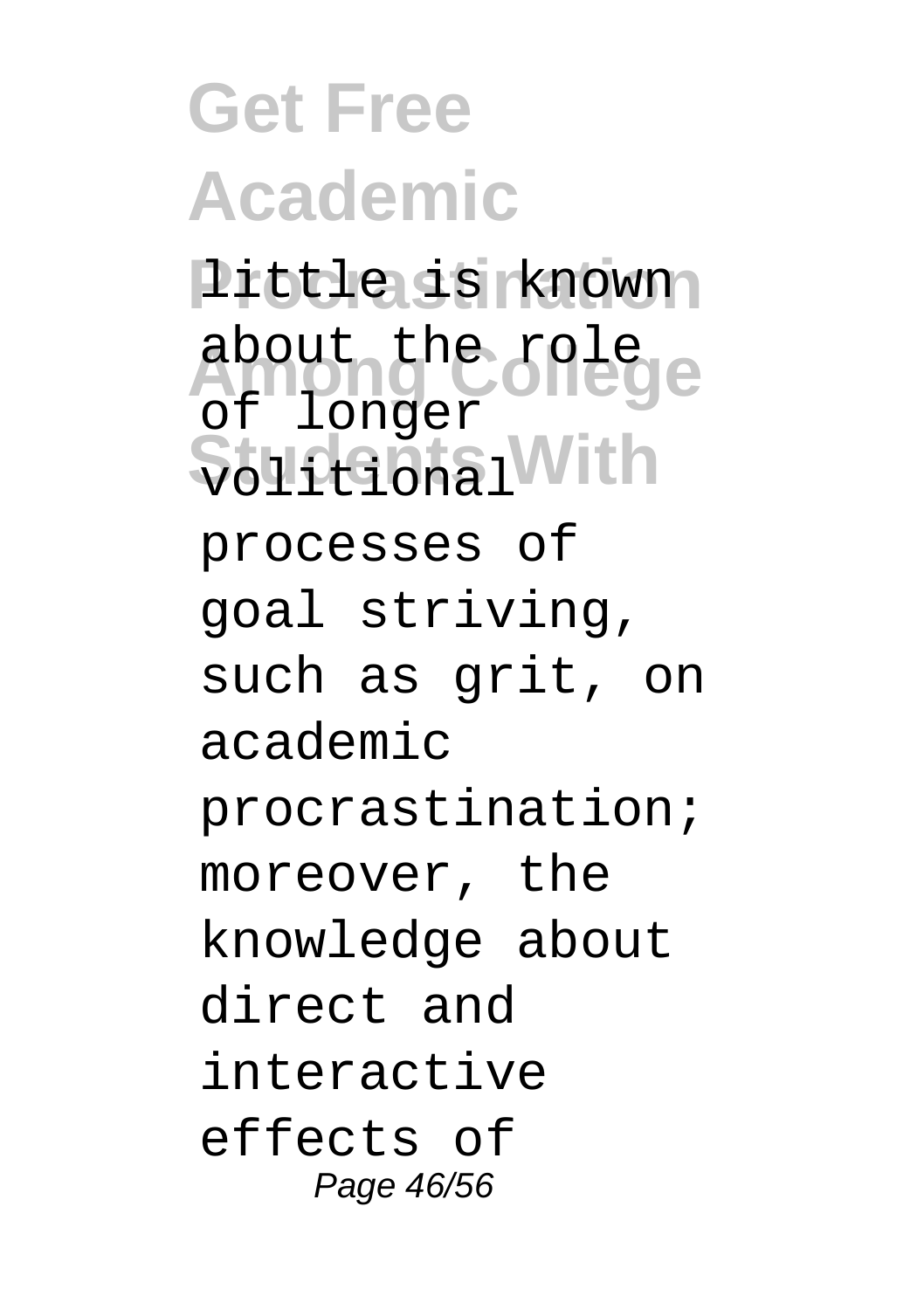**Get Free Academic** social context n and personal<br>characteristic Shufacilitating and personal grit, which in turn mitigate academic procrastination, are still underexplored.

Frontiers | Peer Attachment and Academic Page 47/56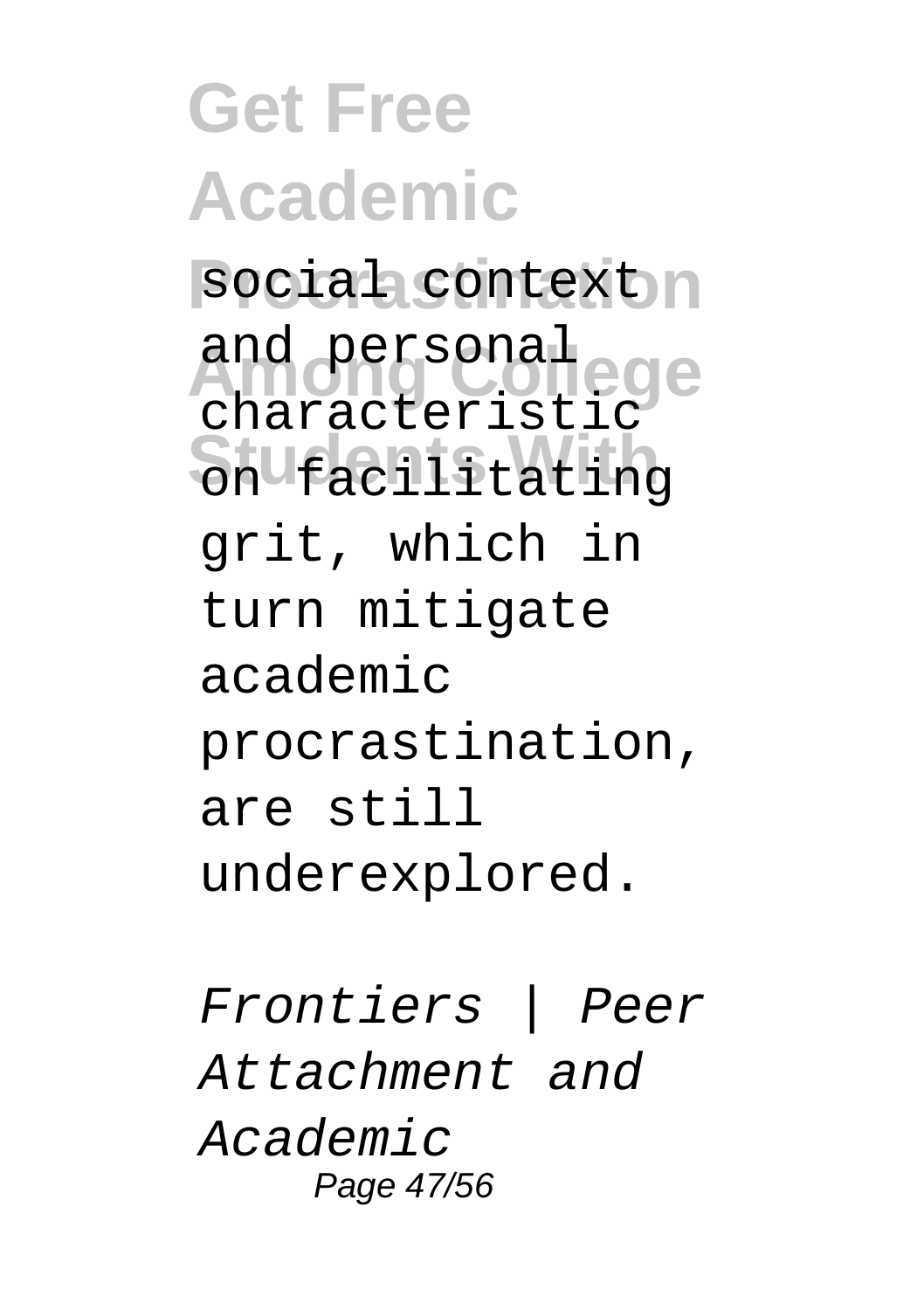**Get Free Academic Procrastination** Procrastination **Among College** ... **Students With** delayed In addition to enrollment, academic procrastination, which is experienced by approximately 95% of college students (Onwuegbuzie, 2004, p. 5), is Page 48/56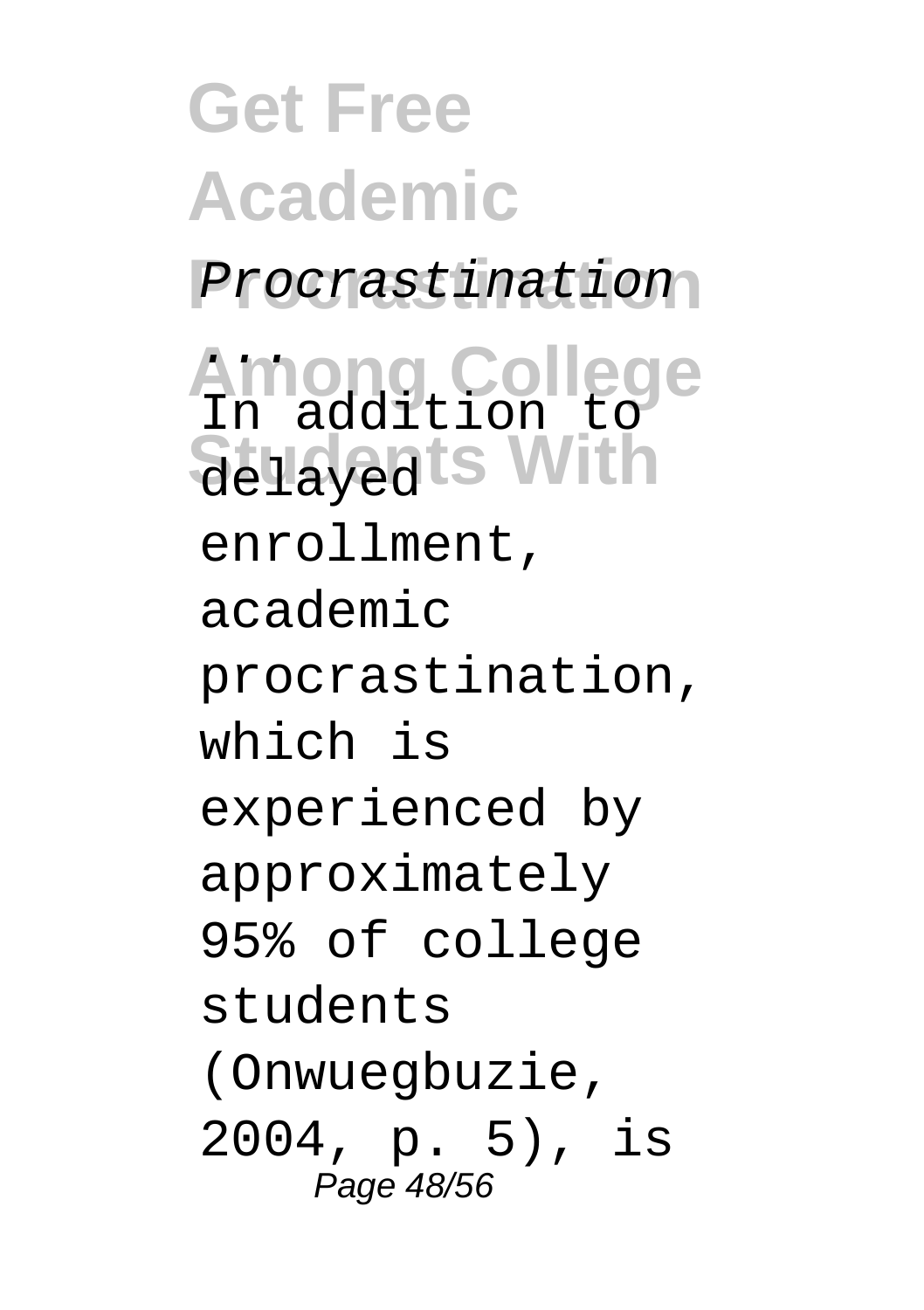**Get Free Academic Poften the nation American College**<br> **Course anxiety. Students With** "Procrastination byproduct of may be defined as a way to avoid or escape from undesirable tasks." (Gargari, Sabouri, & Norzad, 2011)

Page 49/56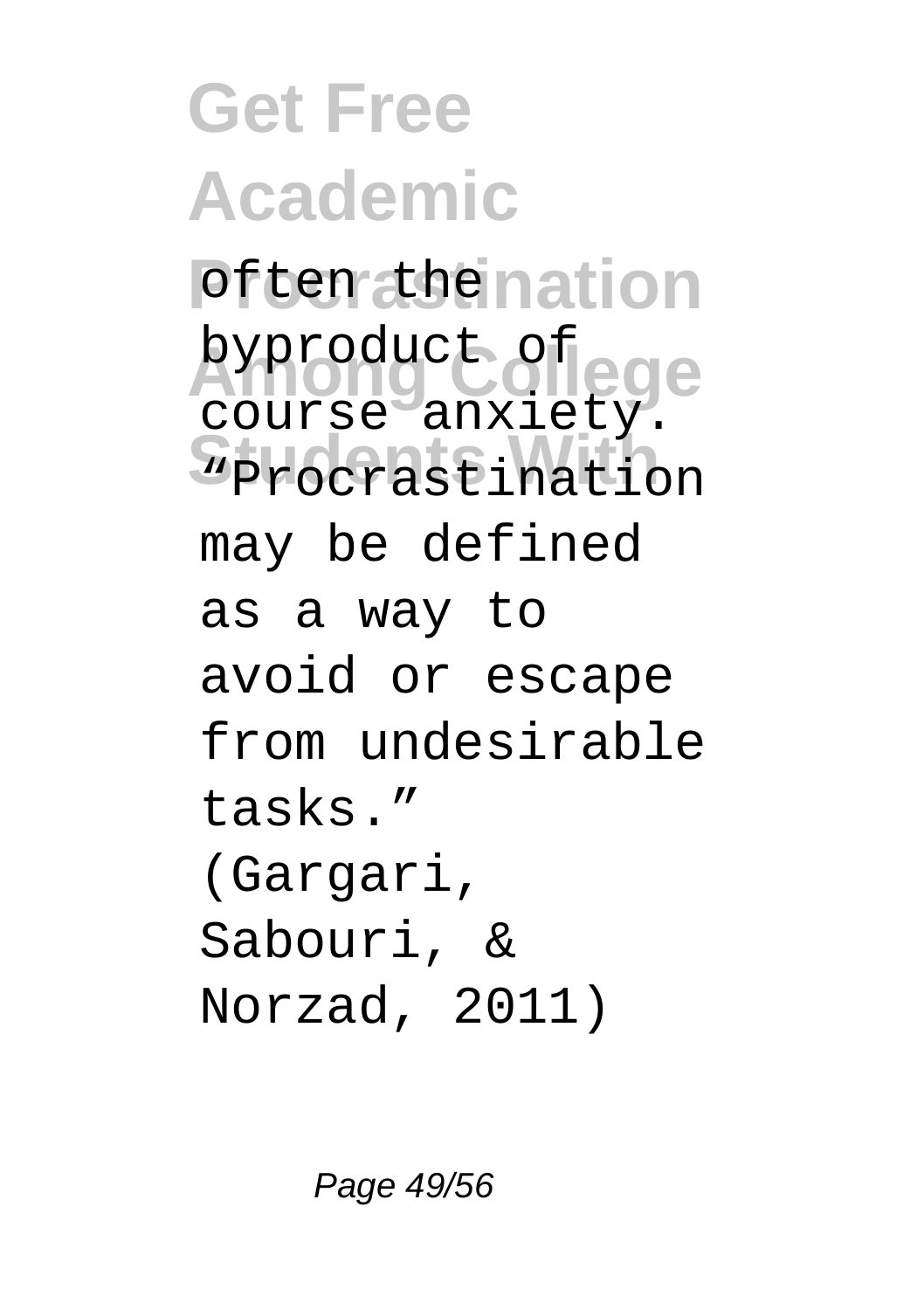**Get Free Academic** The Knowledge on Gap Academic<br>Presmetination **Students With** Counseling the Procrastination Procrastinator in Academic Settings The Relationship Between Physical Activity and Academic Procrastination Among College Students Page 50/56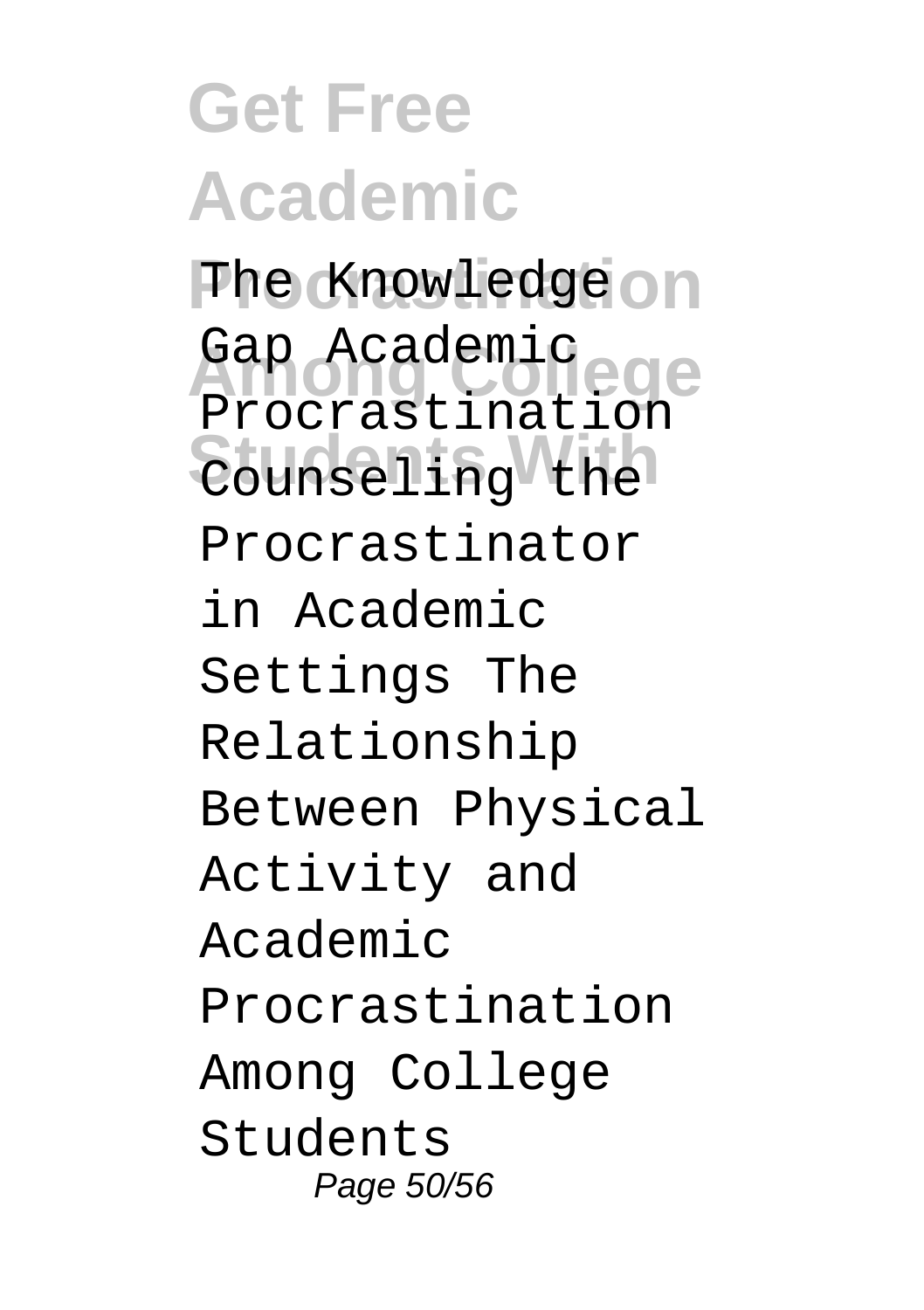**Get Free Academic Procrastination** Procrastination **College Students With** Academic and Task Avoidance Procrastination in College Students Academic Procrastination Among College Students with Learning Disabilities A Study of Page 51/56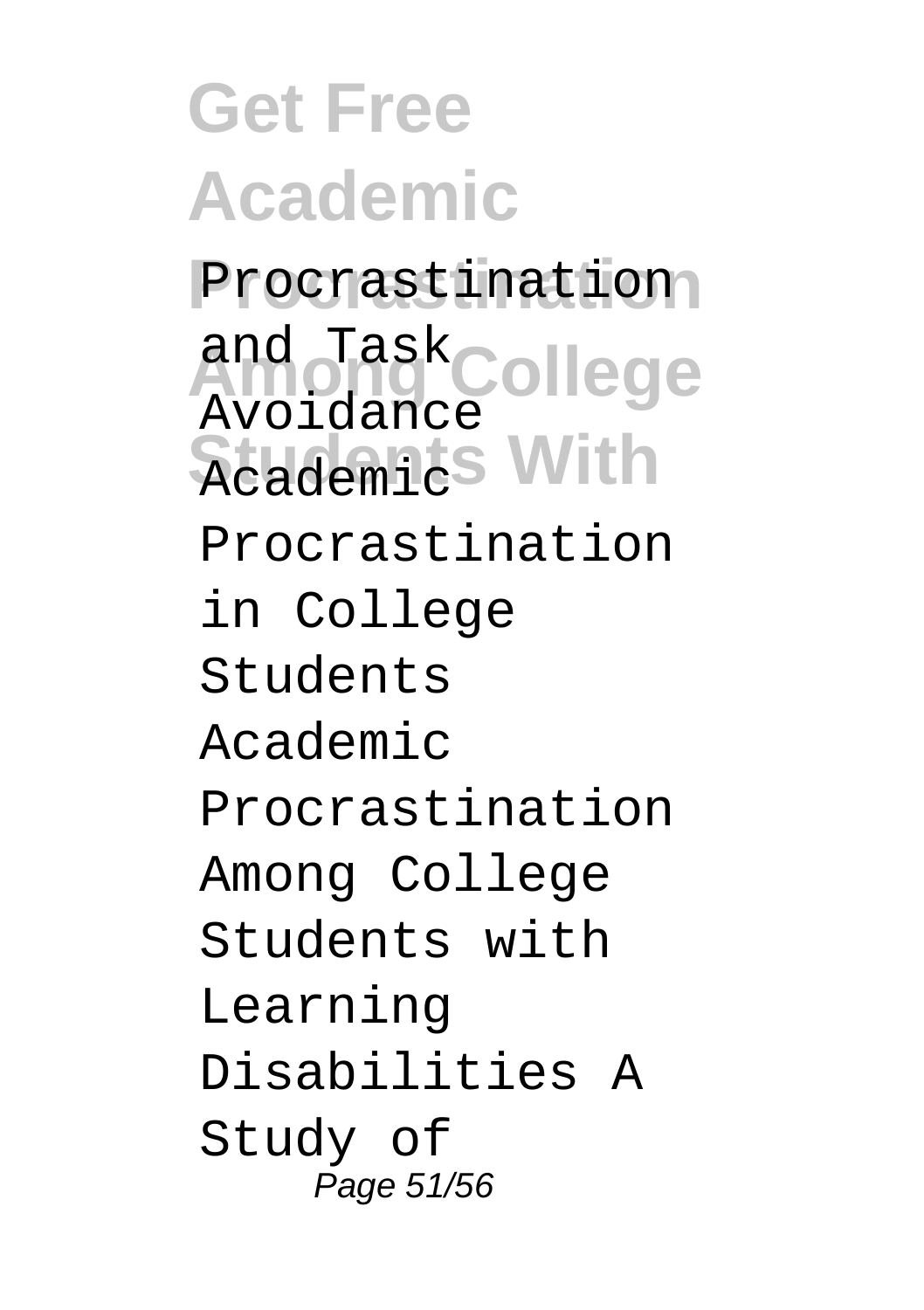**Get Free Academic** Academictination Procrastination<br>Procedure Students With in College Academic Procrasination  $[i], E$ . Procrastination] in Relation to Gender Among Gifted and Talented College Students Procrastination, Page 52/56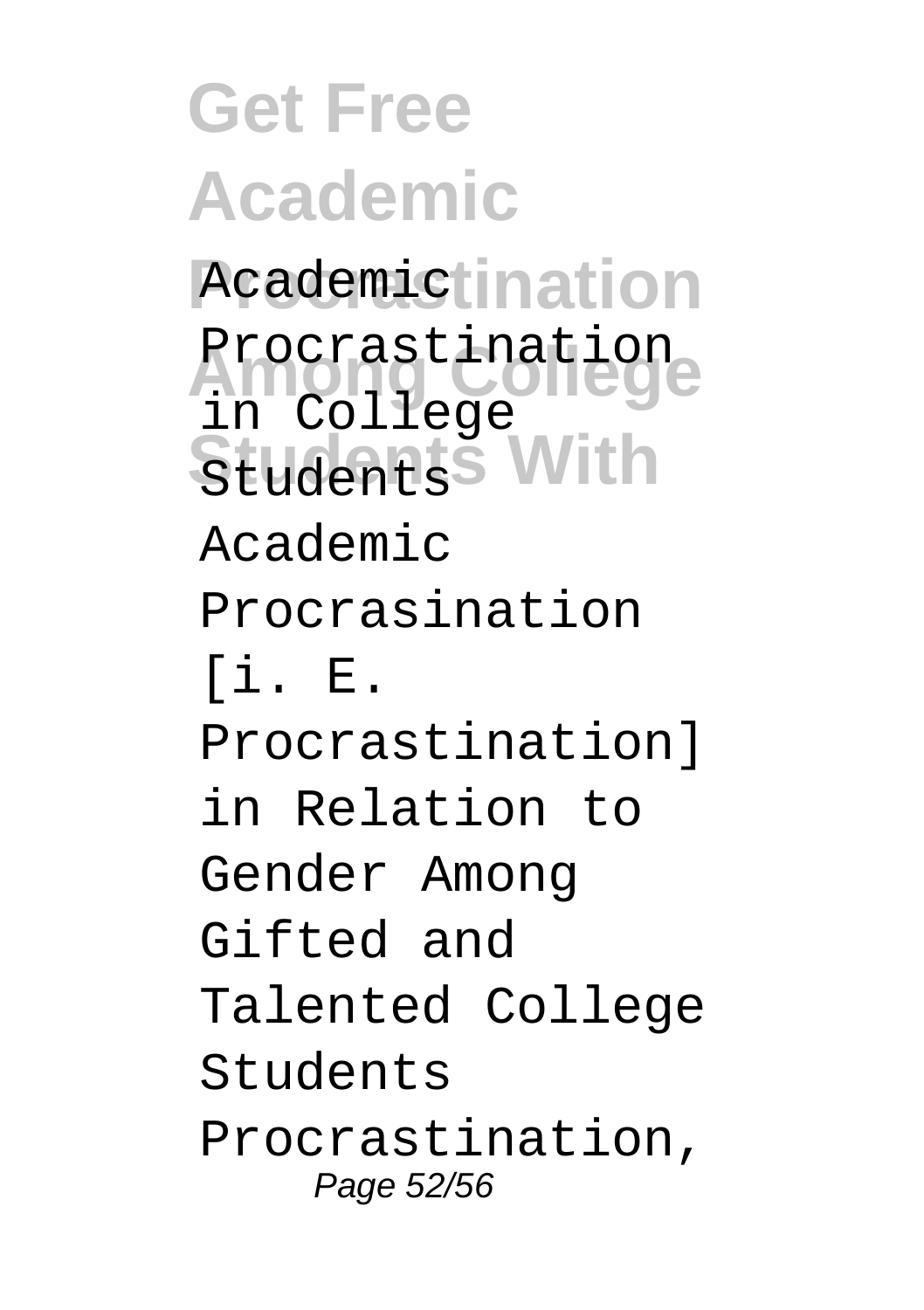**Get Free Academic** Health, Sand Well-**Among College** Learning S<sub>and</sub> th Being Procrastination Motivation Strategies Behavioral, Cognitive, Affective, and Motivational Dimensions of Academic Procrastination Among Community Page 53/56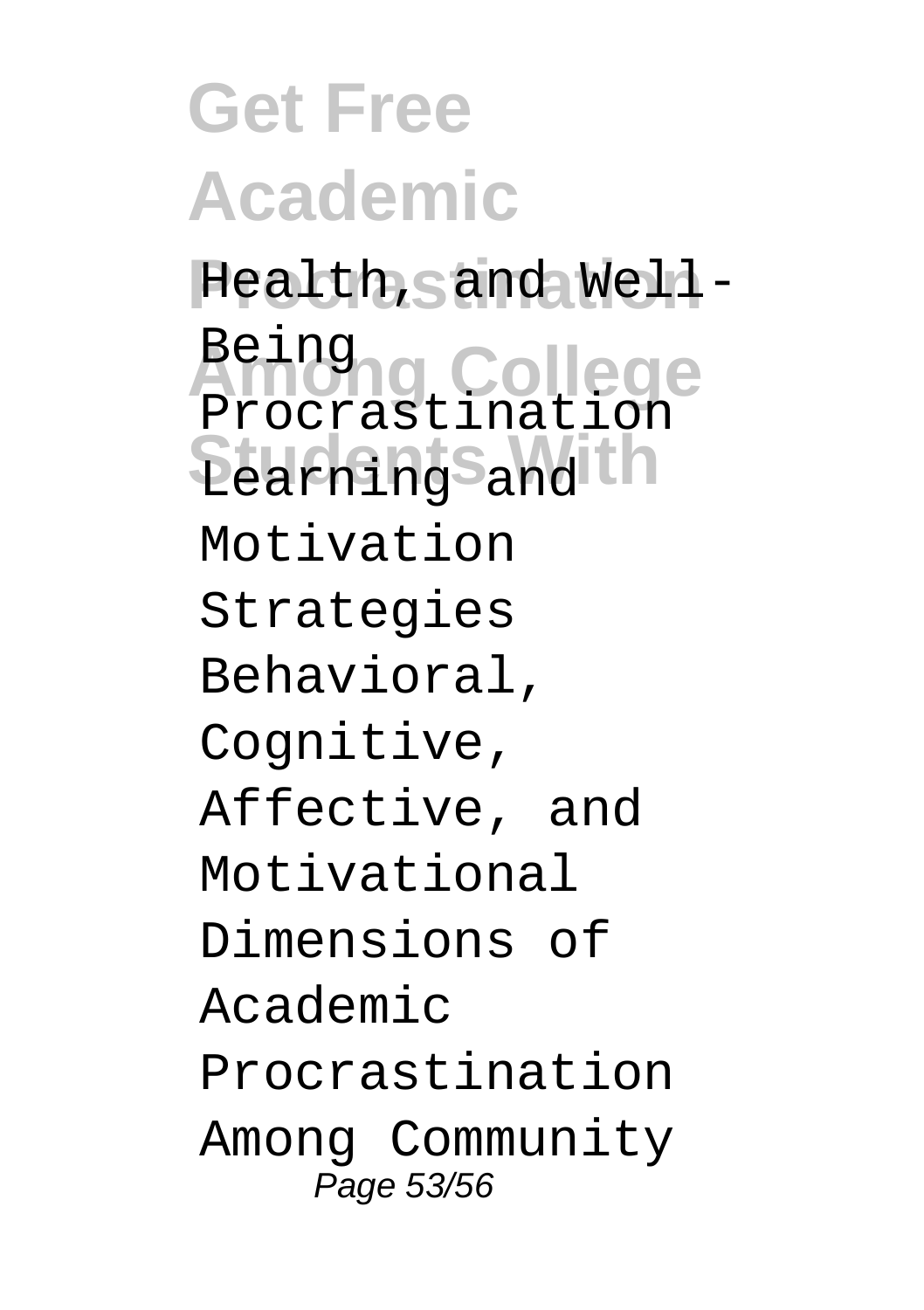# **Get Free Academic**

**Procrastination** College Students Adolescent<br>Relations with **Students With** Mothers, Fathers Adolescent and Friends Why Procrastinate ! Academic Procrastination as a Predictor of Explanatory Style in College Students Achievement and Achievement Page 54/56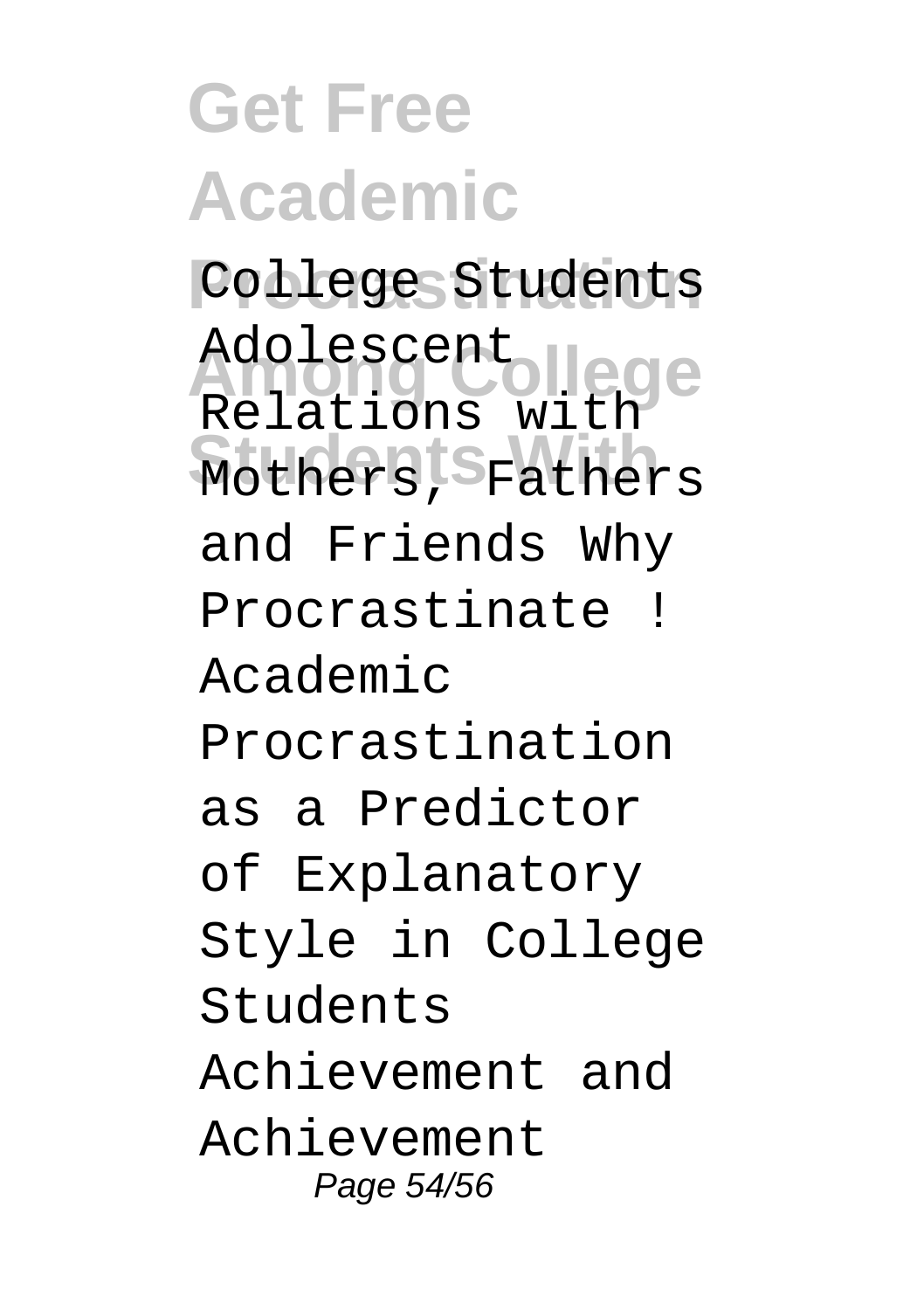**Get Free Academic** Motives AARPHON **Among College Students With** Academic Still Procrastinating Procrastination Among Graduate Vs. Undergraduate Students and Differences in the Experience of Affective and Cognitive Factors Page 55/56